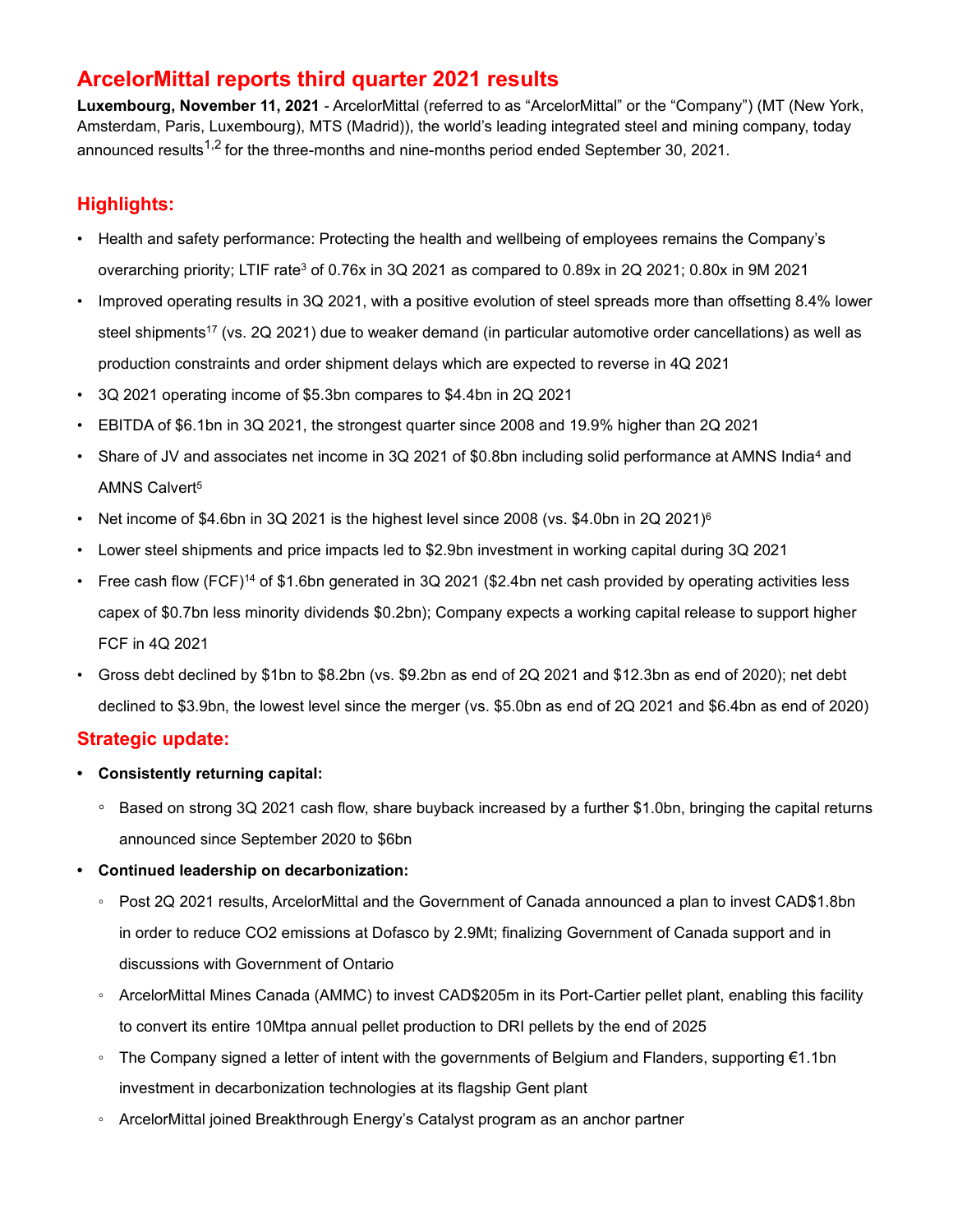- The Company contributed to the development of the Mission Possible Partnership's Net Zero Steel Strategy, published in October 2021 with Energy Transitions Commission and the Rocky Mountain Institute
- **Strategic growth:** 
	- ArcelorMittal has signed on September 10, 2021, with the Government of the Republic of Liberia an amendment to its Mineral Development Agreement which, upon ratification, will lead to the acceleration of construction of the 15Mtpa concentrator plant project ("phase 2 expansion"); with further expansion opportunities to 30Mtpa
	- AMNS India completed construction of a 6Mtpa pellet plant in Odisha taking its pellet capacity up to 20Mtpa and commenced operations at the Ghoraburhani-Sagasahi iron ore mine in Odisha with 7.2Mtpa capacity
	- During the quarter, the Company approved strategic investments to strengthen its Long products businesses in Brazil (Monlevade expansion, previously "on hold") and further vertically integrate its Mexico operations through investments at Las Truchas (Mexico) and Serra Azul (Brazil) iron ore mines

| (USDm) unless otherwise shown                                                   | 3Q 21  | 2Q 21  | 3Q 20  | <b>9M 21</b> | <b>9M 20</b> |
|---------------------------------------------------------------------------------|--------|--------|--------|--------------|--------------|
| <b>Sales</b>                                                                    | 20,229 | 19,343 | 13,266 | 55,765       | 39,086       |
| Operating income                                                                | 5,345  | 4,432  | 718    | 12,418       | 112          |
| Net income / (loss) attributable to equity holders of the parent                | 4,621  | 4,005  | (261)  | 10,911       | (1,940)      |
| Basic earnings / (loss) per common share (US\$)                                 | 4.17   | 3.47   | (0.21) | 9.52         | (1.73)       |
|                                                                                 |        |        |        |              |              |
| Operating income/ (loss) / tonne (US\$/t)                                       | 366    | 276    | 41     | 263          | 2            |
| <b>EBITDA</b>                                                                   | 6,058  | 5,052  | 901    | 14,352       | 2,575        |
| EBITDA/ tonne (US\$/t)                                                          | 414    | 314    | 52     | 304          | 50           |
|                                                                                 |        |        |        |              |              |
| Crude steel production (Mt)                                                     | 17.2   | 17.8   | 17.2   | 52.6         | 52.7         |
| Steel shipments (Mt)                                                            | 14.6   | 16.1   | 17.5   | 47.2         | 51.8         |
| Total group iron ore production (Mt)                                            | 13.0   | 11.2   | 14.8   | 37.5         | 42.7         |
| Iron ore production (Mt) (AMMC and Liberia only)                                | 6.8    | 4.9    | 7.2    | 19.0         | 20.7         |
| Iron ore shipment (Mt) (AMMC and Liberia only)                                  | 6.9    | 4.6    | 7.2    | 18.9         | 20.5         |
|                                                                                 |        |        |        |              |              |
| Number of shares outstanding (issued shares less treasury<br>shares) (millions) | 971    | 1,019  | 1,089  | 971          | 1,089        |

## **Financial highlights (on the basis of IFRS1,2):**

Note: As previously announced, effective 2Q 2021, ArcelorMittal has amended its presentation of reportable segments to report the operations of AMMC and Liberia within the Mining segment. The results of each other mine are accounted for within the steel segments that it primarily supplies; as from 2Q 2021 onwards, ArcelorMittal Italia is deconsolidated and accounted for as a joint venture.

### **Commenting, Aditya Mittal, ArcelorMittal Chief Executive Officer, said:**

"Our third quarter results were supported by the continuing strong price environment, resulting in the highest net income and lowest net debt since 2008. However, this success has been outweighed by our safety results. Improving the group's safety performance is of the highest priority. We have already this year significantly strengthened our safety procedures and will be analyzing what further interventions can be introduced to ensure we eliminate all fatalities.

"At the beginning of the quarter, we announced an ambitious 2030 CO2 reduction target, backed by plans to invest in various decarbonization initiatives. It is our stated aim to lead the steel industry's important role in ensuring the global economy achieves net zero. That is why we joined Breakthrough Energy Catalyst, are collaborating with the Science Based Targets initiative on a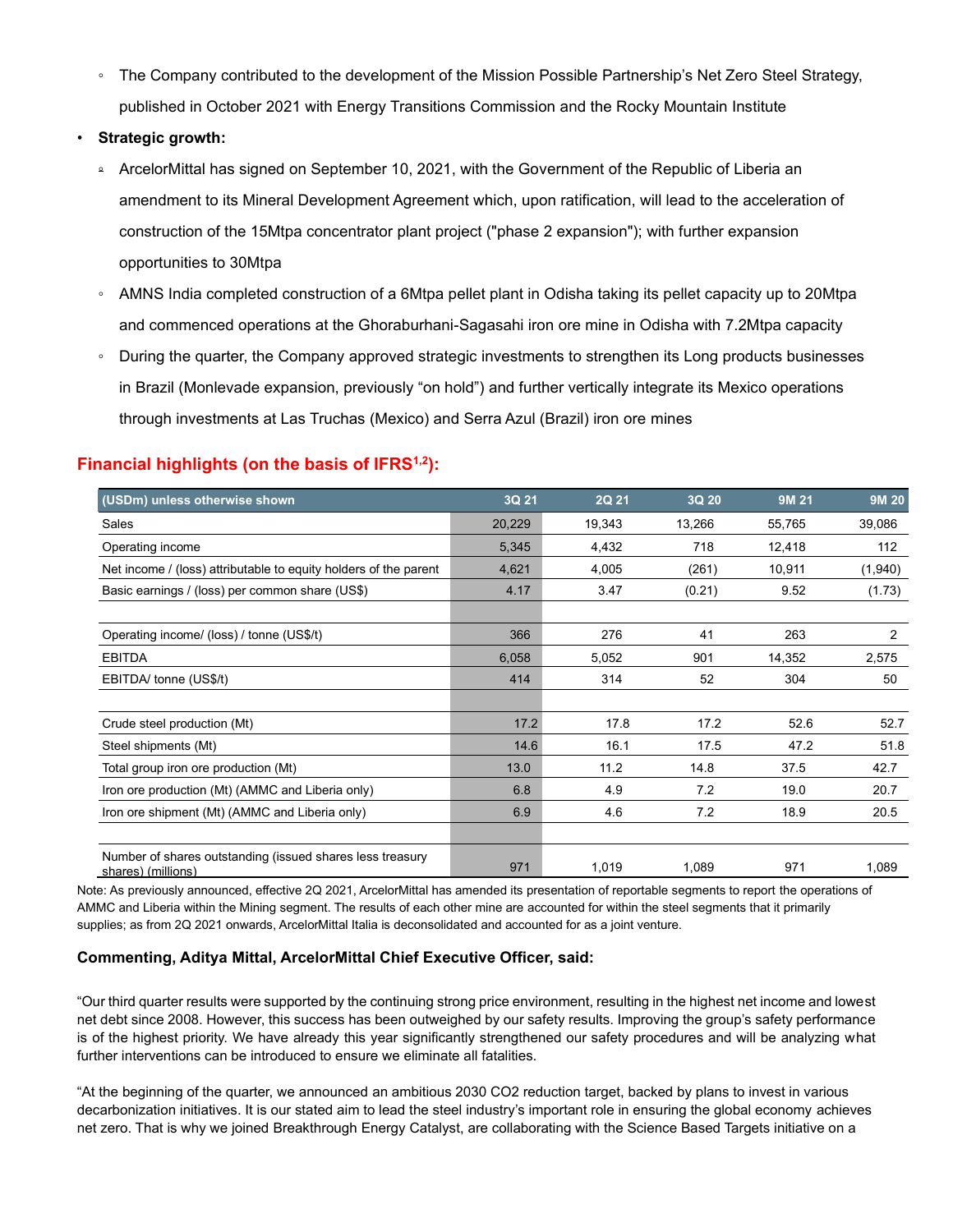new methodology for the steel sector and are supporting the Industrial Deep Decarbonization Initiative's campaign for green public procurement, which was launched at COP26 this week.

"Despite the volatility we continue to see as a result of the ongoing presence and repercussions of COVID-19, this has been a very strong year for ArcelorMittal. We have re-positioned our balance sheet, re-set ourselves for the transition to a low-carbon economy, we are growing strategically through high-quality, high-return projects and we are returning capital to shareholders. We are aware of the challenges but excited by the opportunities that will exist for steel in the coming years and beyond."

"The outlook remains positive: underlying demand is expected to continue to improve; and, although marginally off the recent record highs, steel prices remain at elevated levels, something which will be reflected in the annual contracts for 2022."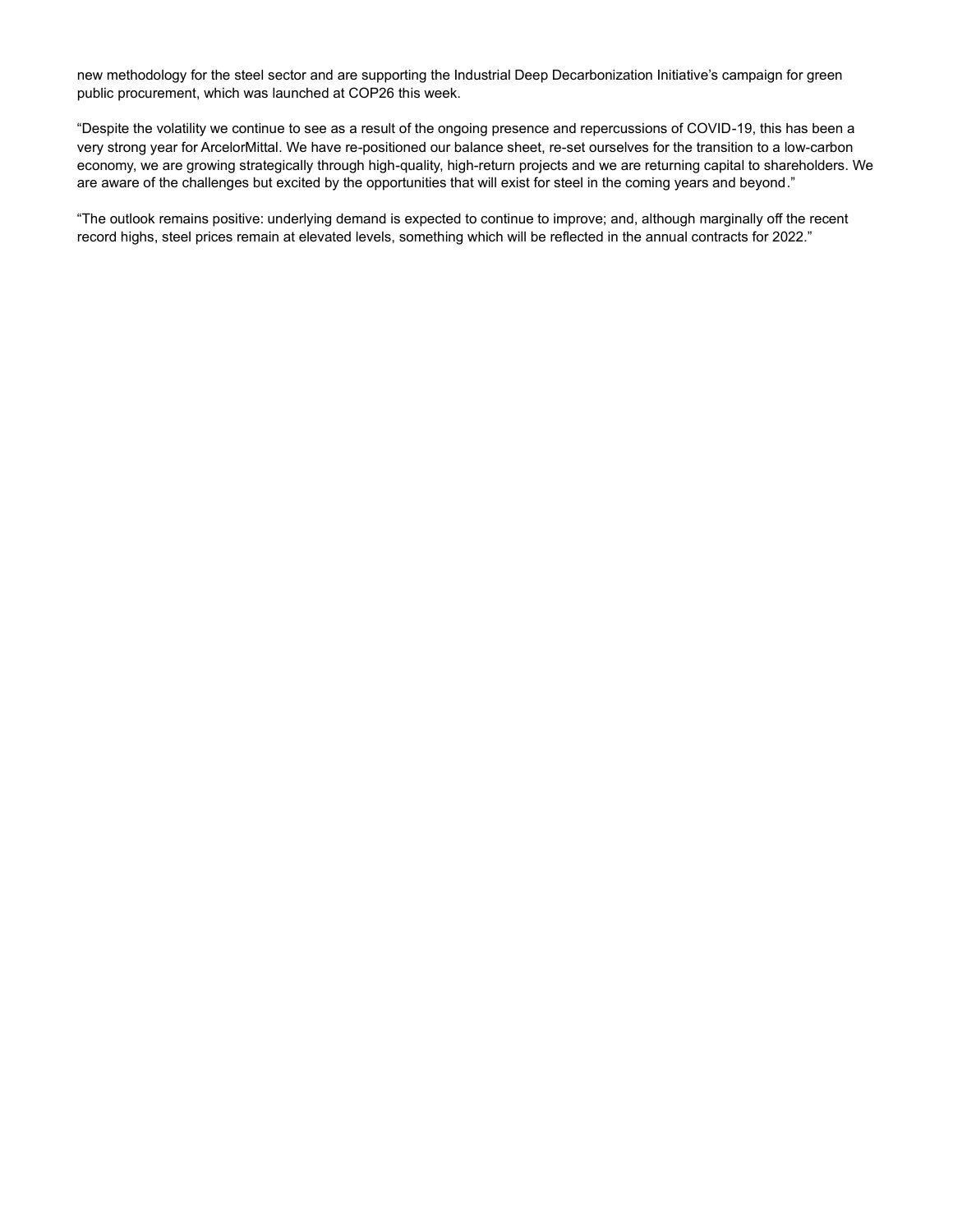## **Sustainable development and safety performance**

#### **Health and safety - Own personnel and contractors lost time injury frequency rate**

Protecting the health and wellbeing of employees remains the Company's overarching priority with ongoing strict adherence to World Health Organization guidelines (in respect of COVID-19), and specific government guidelines have been followed and implemented.

Health and safety performance based on own personnel and contractors lost time injury frequency (LTIF) rate was 0.76x in the third quarter of 2021 ("3Q 2021") as compared to 0.89x for the second quarter of 2021 ("2Q 2021"). Prior period figures have not been recast for the ArcelorMittal USA disposal which took place in December 2020 and exclude ArcelorMittal Italia (which is now accounted for under the equity method) for all periods.

Health and safety performance in the first nine months of 2021 ("9M 2021") was 0.80x as compared to 0.60x in the first nine months of 2020 ("9M 2020").

The Company's efforts to improve its health and safety record aim to strengthen the safety of its workforce with an absolute focus on eliminating fatalities. A change to the Company's executive remuneration policy has been made to reflect this focus.

#### **Own personnel and contractors - Frequency rate**

| Lost time injury frequency rate | 3Q 21 | 2Q 21 | 3Q 20 | 9M 21 | <b>9M 20</b> |
|---------------------------------|-------|-------|-------|-------|--------------|
| <b>NAFTA</b>                    | 0.48  | 0.17  | 0.58  | 0.45  | 0.60         |
| Brazil                          | 0.10  | 0.26  | 0.35  | 0.17  | 0.32         |
| Europe                          | 1.38  | 1.41  | 1.02  | 1.23  | 0.97         |
| <b>ACIS</b>                     | 0.80  | 1.03  | 0.53  | 0.94  | 0.64         |
| Mining                          | $-$   | 0.71  | 0.36  | 0.44  | 0.25         |
| <b>Total</b>                    | 0.76  | 0.89  | 0.56  | 0.80  | 0.60         |

**Key sustainable development highlights during the quarter:** 

#### **• Further projects announced to meet the Company's 2030 CO2 reduction target by 2030**

- **◦** ArcelorMittal announced with the Government of Canada its intention for a CAD\$1.765 billion investment in decarbonization technologies at ArcelorMittal Dofasco's plant in Hamilton. The intended investments would reduce annual CO2 emissions at ArcelorMittal's Hamilton, Ontario operations by approximately 3Mt within the next seven years.
- **◦** The Company signed a letter of intent with the Governments of Belgium and Flanders, supporting a €1.1 billion project to build a 2.5Mt direct reduced iron (DRI) plant at its site in Gent, as well as two new electric furnaces.
- **◦** On November 3, 2021, ArcelorMittal and the government of Quebec announced a CAD\$205 million investment by AMMC in its Port-Cartier pellet plant, enabling this facility to convert its entire 10Mt annual pellet production to DRI pellets by the end of 2025. The investment, in which the Quebec government will contribute through an electricity rebate of up to CAD\$80 million, will enable the Port-Cartier plant to become one of the world's largest producers of DRI pellets, the raw material feedstock for ironmaking in a DRI furnace. The project will deliver a direct annual CO2e reduction of approximately 200,000 tonnes at AMMC's Port-Cartier pellet plant, equivalent to over 20% of the pellet plant's total annual CO2e emissions.
- **• Further investments in the Company's XCarbTM Innovation fund<sup>10</sup>:** ArcelorMittal has become an anchor partner in Breakthrough Energy's Catalyst program, committing to an equity investment of \$100 million over the next five years. Catalyst, launched earlier this year, is a new model for how companies, governments and private philanthropy can finance, produce, and ensure widespread adoption of next-generation clean technologies. The program will initially focus on four decarbonization technologies: direct air capture (DAC); green hydrogen; long-duration energy storage (LDS); and sustainable aviation fuel (SAF).
- **• Industry recognition for excellence:** On October 13, 2021, ArcelorMittal was announced as a Supplier Sustainability Award winner at Ford Motor Company's virtual event. Ford's World Excellence Awards recognize companies that exceed expectations and achieve the highest levels of excellence in quality, cost, performance and delivery.
- **• Net Zero Steel Strategy:** as a member of the Energy Transitions Commission, ArcelorMittal participated in the development of the Mission Possible Partnership's Net Zero Steel Strategy, published in October 2021 with Energy Transitions Commission and the Rocky Mountain Institute. The report elaborates two net zero scenarios for steel by 2050, differentiated by the level of coordinated global action to support the transition this decade.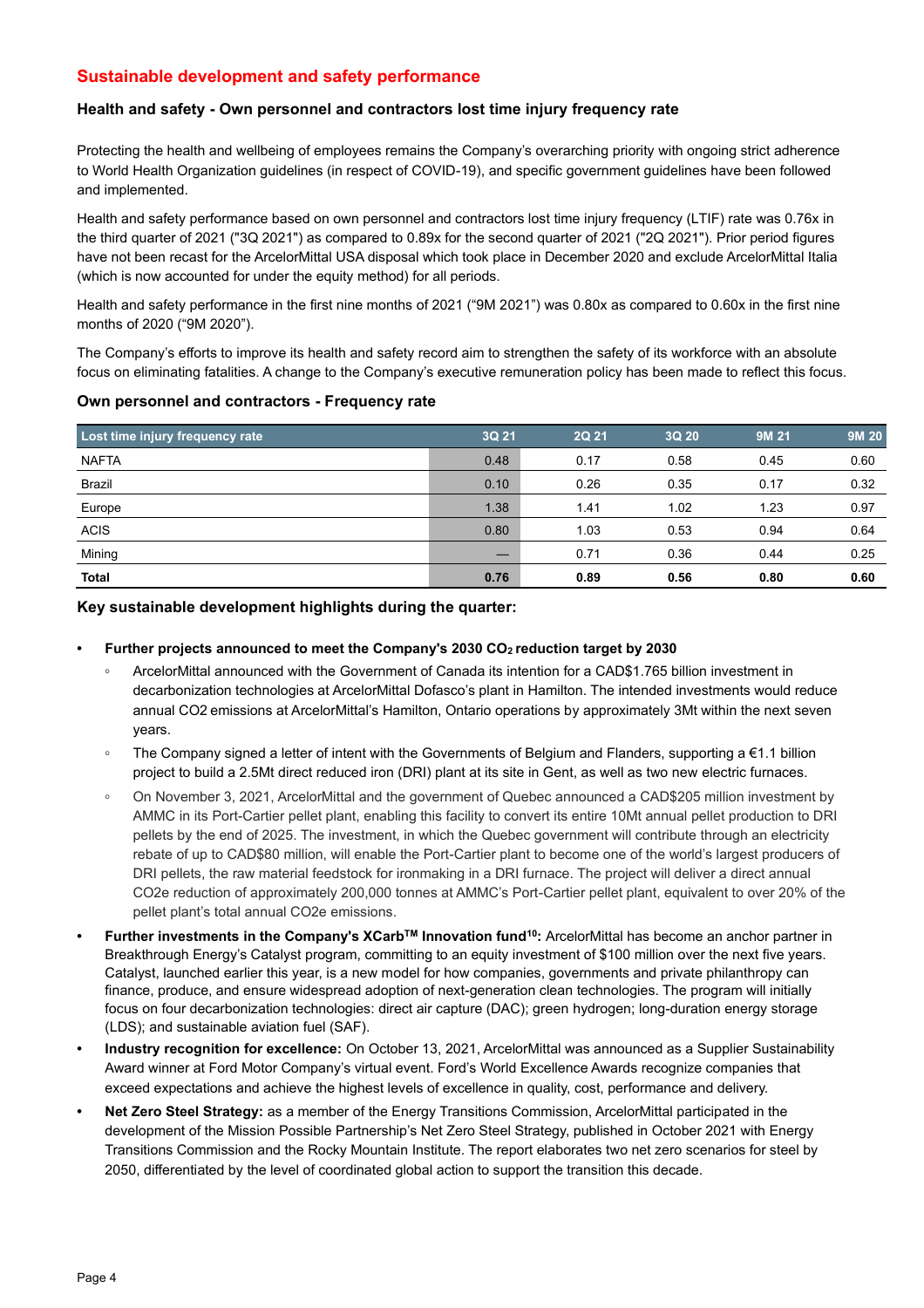## **Analysis of results for 3Q 2021 versus 2Q 2021 and 3Q 2020**

Total steel shipments in 3Q 2021 were 14.6Mt, 9.0% lower as compared with 16.1Mt in 2Q 2021 due to weaker demand (in particular automotive) as well as production constraints and order shipment delays which are expected to reverse in 4Q 2021. Adjusted for the change in scope (i.e. excluding the shipments of ArcelorMittal Italia<sup>11</sup>, deconsolidated as from April 14, 2021) steel shipments in 3Q 2021 decreased 8.4% as compared to 2Q 2021: ACIS -15.5%, NAFTA -12.0%, Europe -7.7% (scope adjusted) and Brazil -4.6%.

Adjusted for the change in scope (i.e. excluding the shipments of ArcelorMittal USA, sold to Cleveland Cliffs on December 9, 2020, and ArcelorMittal Italia<sup>11</sup>, deconsolidated as from April 14, 2021), steel shipments in 3Q 2021 increased 1.6% as compared to 3Q 2020: Brazil +16.6%; Europe +3.2% (scope adjusted); NAFTA +2.3% (scope adjusted); offset in part by ACIS -5.3%.

Sales in 3Q 2021 were \$20.2 billion as compared to \$19.3 billion for 2Q 2021 and \$13.3 billion for 3Q 2020. As compared to 2Q 2021, the 4.6% increase in sales was primarily due to higher realized average steel selling prices (+15.7%) and higher mining revenue primarily due to higher shipment volumes (recovery in ArcelorMittal Mines Canada (AMMC<sup>7</sup>) following the resolution of labour strike action that had affected operations in 2Q 2021). Sales in 3Q 2021 were +52.5% higher as compared to 3Q 2020 primarily due to significantly higher average steel selling prices (+75.5%) as well as higher iron ore reference prices (+38.4%).

Depreciation for 3Q 2021 was \$590 million as compared to \$620 million for 2Q 2021, and significantly lower than \$739 million in 3Q 2020 (due in part to the deconsolidation of ArcelorMittal Italia as from mid-April 2021 and sale of ArcelorMittal USA from December 2020). The FY 2021 depreciation expense is expected to be approximately \$2.6 billion (based on current exchange rate).

There were no impairment items for 3Q 2021 and 2Q 2021. Net impairment gains in 3Q 2020 amounted to \$556 million, consisting of the partial reversal of impairment charges recorded following the announced sale of ArcelorMittal USA (\$660 million), and an impairment charge of \$104 million related to the permanent closure of a blast furnace and steel plant in Krakow (Poland).

Exceptional items for 3Q 2021 of \$123 million relate to expected costs for the decommissioning of the dam at the Serra Azul mine in Brazil. There were no exceptional items for 2Q 2021 or 3Q 2020.

Operating income for 3Q 2021 was \$5.3 billion as compared to \$4.4 billion in 2Q 2021 and \$718 million in 3Q 2020 (impacted by the exceptional and impairment items as discussed above). The increased operating income for 3Q 2021 as compared to 2Q 2021 reflects a positive price-cost effect in the steel business which more than offset lower steel shipments, as well as improved Mining segment performance (driven by higher iron ore shipments offset in part by lower iron ore reference prices).

Income from associates, joint ventures and other investments for 3Q 2021 was \$778 million as compared to \$590 million for 2Q 2021 and \$100 million in 3Q 2020. 3Q 2021 is significantly higher on account of improved results from Canadian, Calvert<sup>5</sup>, and Chinese investees<sup>12</sup>.

Net interest expense in 3Q 2021 was lower at \$62 million as compared to \$76 million in 2Q 2021 and \$106 million in 3Q 2020, mainly due to savings following the repayment of bonds.

Foreign exchange and other net financing losses in 3Q 2021 were \$339 million as compared to losses of \$233 million in 2Q 2021 and \$150 million in 3Q 2020. 3Q 2021 includes foreign exchange gain of \$22 million (compared to \$29 million loss in 2Q 2021 and \$17m gain in 3Q 2020), and \$68 million non-cash mark-to-market loss related to the mandatory convertible bonds call option (gain of \$33 million in 2Q 2021). 3Q 2021 additionally includes i) an \$82 million charge in connection with a revised valuation of the put option granted to Votorantim<sup>18</sup>; and ii) a \$153 million loss (primarily consisting of interest and indexation charges, with a financial impact net of taxes and expected recoveries of less than \$50 million) relating to a legal claim (currently on appeal) at ArcelorMittal Brasil from the Votorantim acquisition<sup>18</sup>. 2Q 2021 was impacted by early bond redemption premium expenses of \$130 million.

ArcelorMittal recorded an income tax expense of \$882 million in 3Q 2021 as compared to an income tax expense of \$542 million (including deferred tax benefit of \$226 million) in 2Q 2021 and \$784 million (including deferred tax expense of \$580 million) for 3Q 2020.

ArcelorMittal recorded net income for 3Q 2021 of \$4,621 million (\$4.17 basic earnings per common share), as compared to net income of \$4,005 million for 2Q 2021 (\$3.47 basic earnings per common share), and a net loss of \$261 million for 3Q 2020 (\$0.21 basic loss per common share).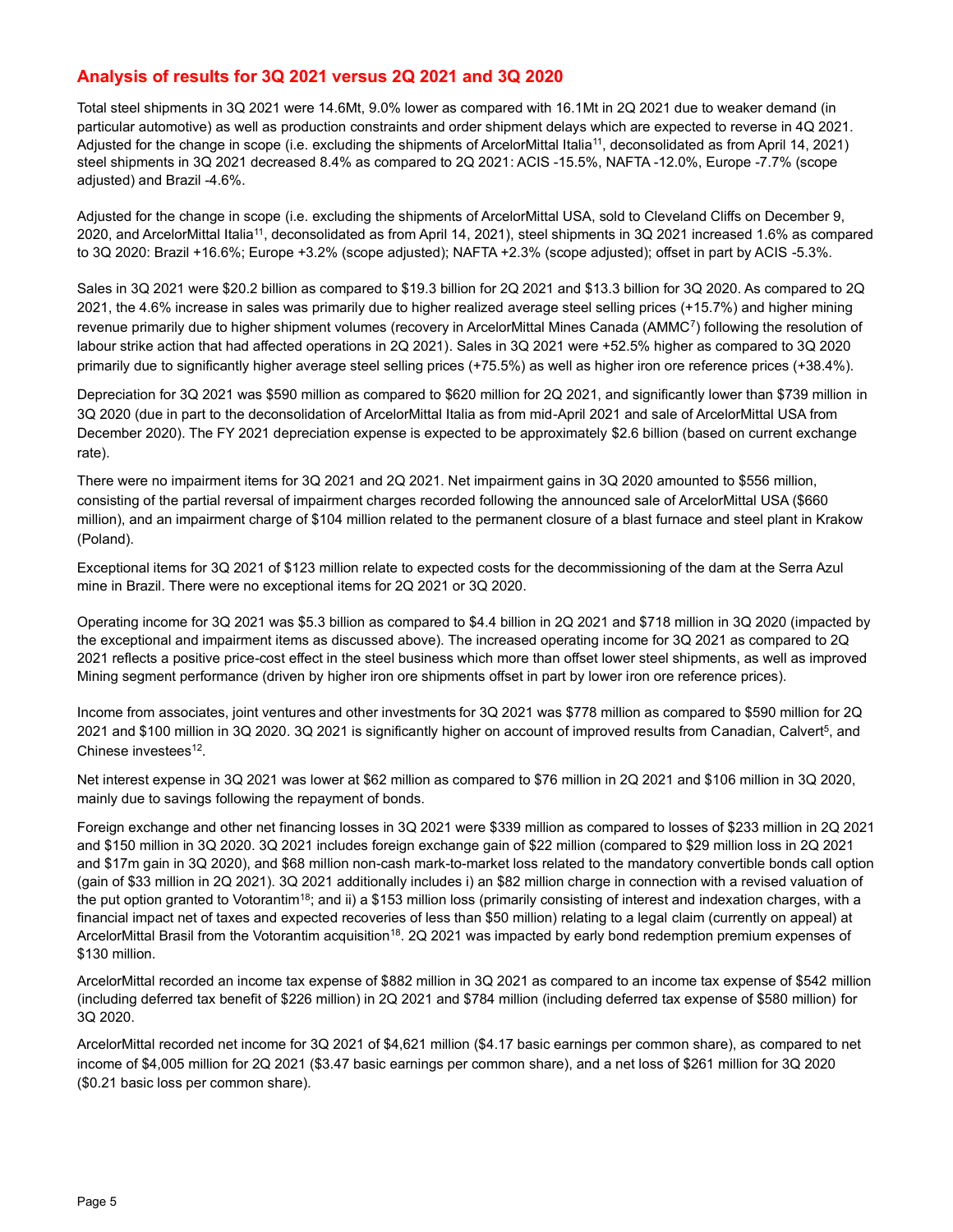## **Analysis of segment operations2, 15**

## **NAFTA**

| (USDm) unless otherwise shown        | 3Q 21 | <b>2Q 21</b> | 3Q 20 | 9M 21 | <b>9M 20</b> |
|--------------------------------------|-------|--------------|-------|-------|--------------|
| Sales                                | 3,423 | 3,242        | 3,335 | 9,201 | 10,464       |
| Operating income                     | 925   | 675          | 629   | 1,861 | 177          |
| Depreciation                         | (70)  | (71)         | (143) | (212) | (435)        |
| Impairment items                     |       |              | 660   |       | 660          |
| <b>Exceptional items</b>             |       |              |       |       | (462)        |
| <b>EBITDA</b>                        | 995   | 746          | 112   | 2,073 | 414          |
| Crude steel production (kt)          | 1,994 | 2,272        | 4,432 | 6,441 | 13,633       |
| Steel shipments (kt)                 | 2,280 | 2,590        | 4,435 | 7,381 | 13,768       |
| Average steel selling price (US\$/t) | 1,303 | 1.062        | 701   | 1.064 | 698          |

NAFTA segment crude steel production decreased by 12.2% to 2.0Mt in 3Q 2021, as compared to 2.3Mt in 2Q 2021 primarily due to operational disruptions (including the impact of hurricane Ida) in Mexico. Adjusted for scope (excluding the impact of ArcelorMittal USA which was sold in December 2020), crude steel production declined -0.5% year on year.

Steel shipments in 3Q 2021 decreased by 12.0% to 2.3Mt, as compared to 2.6Mt in 2Q 2021 primarily due to lower production as explained above. Adjusted for scope, steel shipments were +2.3% higher year on year.

Sales in 3Q 2021 increased by 5.6% to \$3.4 billion, as compared to \$3.2 billion in 2Q 2021, primarily due to a 22.7% increase in average steel selling prices offset in part by a decrease in steel shipments (as discussed above).

Impairments for 3Q 2021 and 2Q 2021 were nil. 3Q 2020 operating income included a \$660 million gain related to the partial reversal of impairments recorded in ArcelorMittal USA following the announced sale.

Operating income in 3Q 2021 was \$925 million as compared to \$675 million in 2Q 2021 and \$629 million in 3Q 2020 which was positively impacted by impairment items noted above offset by the COVID-19 pandemic.

EBITDA in 3Q 2021 of \$995 million was 33.3% higher as compared to \$746 million in 2Q 2021, primarily due to a positive pricecost effect offset in part by lower shipment volumes as noted above. EBITDA in 3Q 2021 was higher as compared to \$112 million in 3Q 2020 mainly due to a significant positive price-cost effect.

### **Brazil**

| (USDm) unless otherwise shown        | 3Q 21 | 2Q 21 | 3Q 20 | 9M 21 | <b>9M 20</b> |
|--------------------------------------|-------|-------|-------|-------|--------------|
| Sales                                | 3,606 | 3,263 | 1,624 | 9.404 | 4,431        |
| Operating income                     | 1.164 | 1.028 | 209   | 2.906 | 481          |
| Depreciation                         | (59)  | (56)  | (55)  | (168) | (177)        |
| Exceptional items                    | (123) |       |       | (123) |              |
| <b>EBITDA</b>                        | 1,346 | 1.084 | 264   | 3,197 | 658          |
| Crude steel production (kt)          | 3,112 | 3,150 | 2,300 | 9,296 | 6,671        |
| Steel shipments (kt)                 | 2,829 | 2.964 | 2,425 | 8,661 | 6,835        |
| Average steel selling price (US\$/t) | 1,196 | 1.038 | 625   | 1.023 | 608          |

Brazil segment crude steel production decreased 1.2% to 3.1Mt in 3Q 2021 as compared to 3.2Mt in 2Q 2021, and was significantly higher as compared to 2.3Mt in 3Q 2020 when production was adapted to match the reduced demand levels driven by the COVID-19 pandemic.

Steel shipments in 3Q 2021 decreased by 4.6% to 2.8Mt as compared to 3.0Mt in 2Q 2021, primarily due to lower domestic demand not fully offset by export shipments due to order shipment delays at the end of the quarter. Steel shipments were 16.6% higher in 3Q 2021 as compared to 2.4Mt in 3Q 2020 due to higher flat products (+45.4%, driven by higher exports).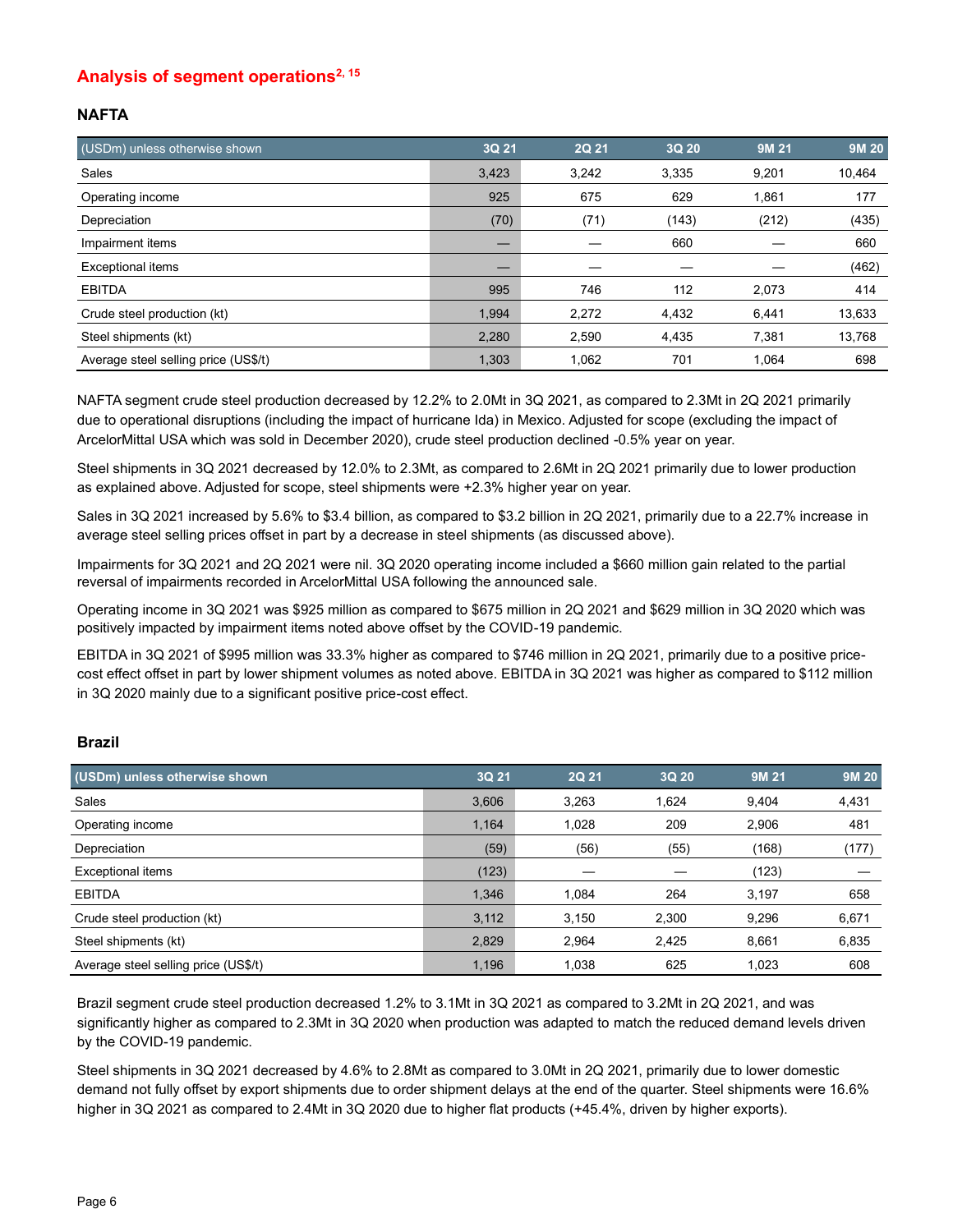Sales in 3Q 2021 increased by 10.5% to \$3.6 billion as compared to \$3.3 billion in 2Q 2021, following a 15.2% increase in average steel selling prices offset in part by lower steel shipments.

Operating income in 3Q 2021 of \$1,164 million was higher as compared to \$1,028 million in 2Q 2021 and \$209 million in 3Q 2020 (impacted by COVID-19 pandemic). Operating income in 3Q 2021 was impacted by exceptional items of \$123 million related to expected costs for the decommissioning of the dam at the Serra Azul mine in Brazil.

EBITDA in 3Q 2021 increased by 24.2% to \$1,346 million as compared to \$1,084 million in 2Q 2021, primarily due to a positive price-cost effect offset in part by lower steel shipments. EBITDA in 3Q 2021 was significantly higher as compared to \$264 million in 3Q 2020 primarily due to a positive price-cost effect and higher steel shipments.

### **Europe**

| (USDm) unless otherwise shown        | 3Q 21  | 2Q 21  | 3Q 20 | 9M 21  | <b>9M 20</b> |
|--------------------------------------|--------|--------|-------|--------|--------------|
| Sales                                | 11,228 | 10.672 | 7,013 | 31.255 | 20,467       |
| Operating income /(loss)             | 1,925  | 1,262  | (341) | 3,786  | (995)        |
| Depreciation                         | (284)  | (316)  | (358) | (899)  | (1,062)      |
| Impairment items                     |        |        | (104) |        | (196)        |
| <b>Exceptional items</b>             |        |        |       |        | (191)        |
| <b>EBITDA</b>                        | 2,209  | 1,578  | 121   | 4,685  | 454          |
| Crude steel production (kt)          | 9,091  | 9,386  | 7.908 | 28,174 | 24,894       |
| Steel shipments (kt)                 | 7,551  | 8.293  | 8,187 | 24,857 | 24,304       |
| Average steel selling price (US\$/t) | 1,098  | 948    | 651   | 945    | 641          |

Europe segment crude steel production was 3.1% lower at 9.1Mt in 3Q 2021 as compared to 9.4Mt in 2Q 2021. Following the formation of a public-private partnership between Invitalia and ArcelorMittal Italia renamed Acciaierie d'Italia Holding (ArcelorMittal's subsidiary party to the lease and purchase agreement for the ILVA business), ArcelorMittal has deconsolidated the assets and liabilities as from mid-April 2021. Adjusted for this change of scope, crude steel production decreased by 1.6% in 3Q 2021 as compared to 2Q 2021 and increased by 26.5% in 3Q 2021 as compared to 3Q 2020.

Steel shipments in 3Q 2021 decreased by 8.9% to 7.6Mt as compared to 8.3Mt in 2Q 2021 ( -7.7% on a scope adjusted basis) and lower as compared to 8.2Mt in 3Q 2020 (+3.2% on a scope adjusted basis). Steel shipments in 3Q 2021 were impacted by weaker demand, including lower automotive sales (driven by the late cancellation of orders), as well as logistic constraints partly linked to the severe floods in Europe in July 2021.

Sales in 3Q 2021 increased 5.2% to \$11.2 billion, as compared to \$10.7 billion in 2Q 2021, primarily due to 15.8% higher average selling prices (flat products +16.2% and long products +17.0%).

Impairment charges for 3Q 2021 and 2Q 2021 were nil. Impairment charges for 3Q 2020 were \$104 million related to the closure of the blast furnace and the steel plant in Krakow (Poland).

Operating income in 3Q 2021 was \$1,925 million as compared to \$1,262 million in 2Q 2021 and an operating loss of \$341 million in 3Q 2020 (impacted by the COVID-19 pandemic and impairments discussed above).

EBITDA in 3Q 2021 of \$2,209 million was higher as compared to \$1,578 million in 2Q 2021, primarily due to a positive price-cost effect offset in part by lower steel shipments. EBITDA in 3Q 2021 increased significantly as compared to \$121 million in 3Q 2020 primarily due to a positive price-cost effect.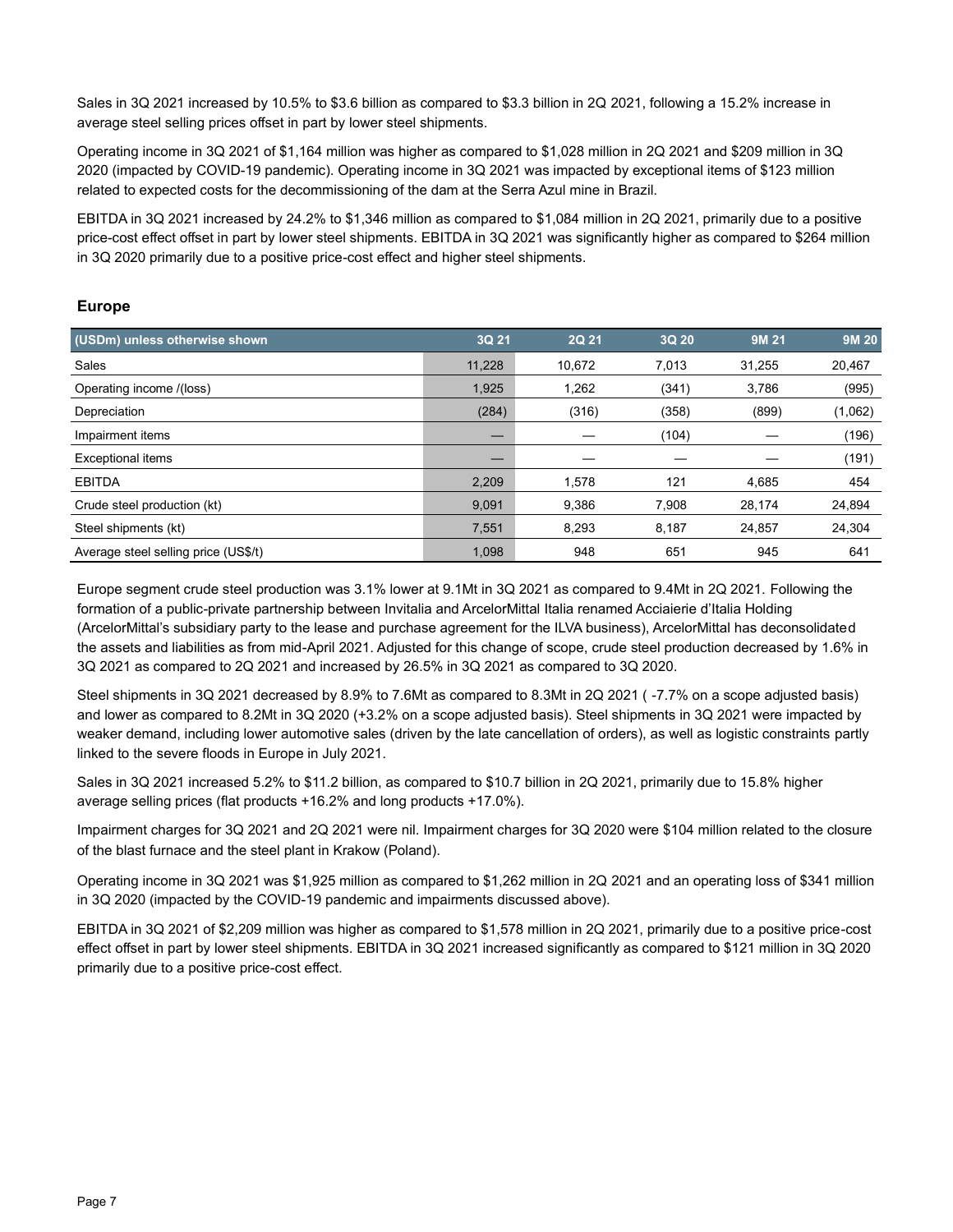### **ACIS**

| (USDm) unless otherwise shown        | 3Q 21 | 2Q 21 | 3Q 20 | 9M 21 | <b>9M 20</b> |
|--------------------------------------|-------|-------|-------|-------|--------------|
| Sales                                | 2,419 | 2,768 | 1,452 | 7,315 | 4,184        |
| Operating income / (loss)            | 808   | 923   | 68    | 2,266 | (24)         |
| Depreciation                         | (112) | (110) | (120) | (332) | (359)        |
| <b>Exceptional items</b>             |       |       |       |       | (21)         |
| <b>EBITDA</b>                        | 920   | 1,033 | 188   | 2,598 | 356          |
| Crude steel production (kt)          | 3,014 | 2,975 | 2,544 | 8,672 | 7,498        |
| Steel shipments (kt)                 | 2,367 | 2,801 | 2,499 | 7,763 | 7,508        |
| Average steel selling price (US\$/t) | 864   | 806   | 465   | 770   | 449          |

ACIS segment crude steel production in 3Q 2021 was 1.3% higher at 3.0Mt as compared to 2Q 2021. Crude steel production in 3Q 2021 was 18.5% higher as compared to 2.5Mt in 3Q 2020 primarily due to increased Ukrainian production during 3Q 2021 and COVID-19 related lockdown measures implemented in South Africa during the second and third quarter of 2020.

Steel shipments in 3Q 2021 decreased by 15.5% to 2.4Mt as compared to 2.8Mt as at 2Q 2021, mainly due to lower shipments in Kazakhstan driven by weaker market conditions in the CIS and export order shipment delays at the end of the quarter.

Sales in 3Q 2021 decreased by 12.6% to \$2.4 billion as compared to \$2.8 billion in 2Q 2021, primarily due to lower steel shipments (-15.5%) offset in part by higher average steel selling prices (+7.2%).

Operating income in 3Q 2021 was \$808 million as compared to \$923 million in 2Q 2021 and \$68 million in 3Q 2020.

EBITDA of \$920 million in 3Q 2021 was 10.9% lower as compared to \$1,033 million in 2Q 2021, primarily due to lower steel shipments offset in part by a positive price-cost effect. EBITDA in 3Q 2021 was significantly higher as compared to \$188 million in 3Q 2020, primarily due to positive price-cost effects offset in part by lower steel shipments.

### **Mining**

| (USDm) unless otherwise shown | 3Q 21 | 2Q 21 | 3Q 20 | 9M 21 | <b>9M 20</b> |
|-------------------------------|-------|-------|-------|-------|--------------|
| Sales                         | 1,153 | 889   | 717   | 3,221 | 1,848        |
| Operating income              | 741   | 508   | 330   | 2,028 | 745          |
| Depreciation                  | (56)  | (56)  | (57)  | (171) | (183)        |
| <b>EBITDA</b>                 | 797   | 564   | 387   | 2,199 | 928          |
|                               |       |       |       |       |              |
| Iron ore production (Mt)      | 6.8   | 4.9   | 7.2   | 19.0  | 20.7         |
| Iron ore shipment (Mt)        | 6.9   | 4.6   | 7.2   | 18.9  | 20.5         |

Given the sale of ArcelorMittal USA in December 2020, the Company is no longer presenting coal production and shipments in its earnings releases.

Iron ore production (AMMC and Liberia only) increased in 3Q 2021 by 40.7% to 6.8Mt as compared to 4.9Mt in 2Q 2021 and was 4.2% lower as compared to 3Q 2020. Higher production in 3Q 2021 was primarily due to the recovery to normal operations at AMMC following the impact of a 4 week labour strike action in 2Q 2021, offset in part by lower Liberia production due to the impact of locomotive incidents and heavy seasonal monsoon rains.

Iron ore shipments increased in 3Q 2021 by 53.5% as compared to 2Q 2021, primarily driven by AMMC as discussed above, and decreased by 3.7% as compared to 3Q 2020.

Operating income in 3Q 2021 increased to \$741 million as compared to \$508 million in 2Q 2021 and \$330 million in 3Q 2020.

EBITDA in 3Q 2021 increased by 41.3% to \$797 million as compared to \$564 million in 2Q 2021, reflecting the positive impact of higher iron ore shipments (+53.5%) offset in part by lower iron ore reference prices (-18.5%) and higher freight costs. EBITDA in 3Q 2021 was significantly higher as compared to \$387 million in 3Q 2020, primarily due to higher iron ore reference prices (+38.4%).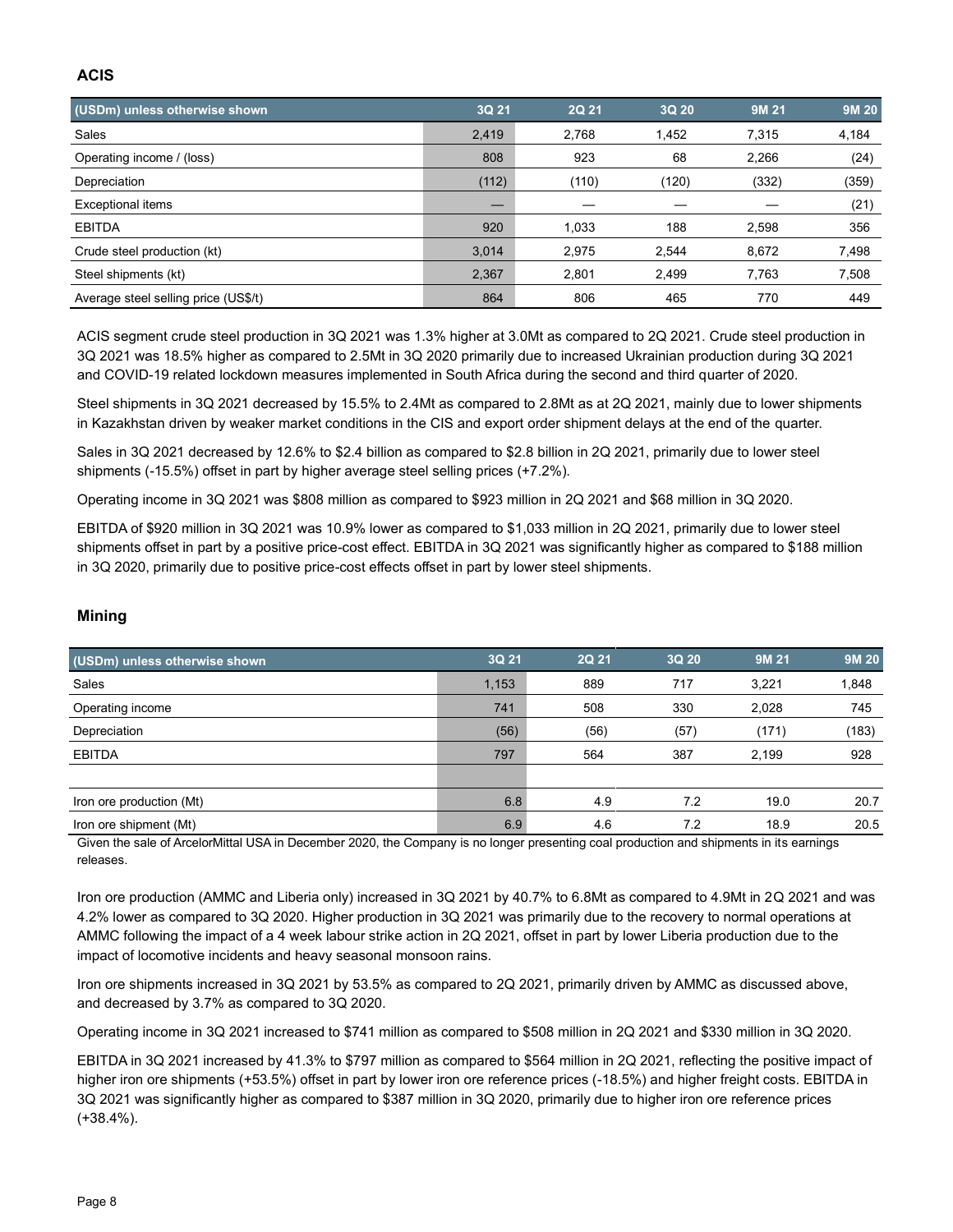### **Joint ventures**

ArcelorMittal has investments in various joint ventures and associate entities globally. The Company considers the Calvert (50% equity interest) and AMNS India (60% equity interest) joint ventures to be of particular strategic importance, warranting more detailed disclosures to improve the understanding of their operational performance and value to the Company.

#### **Calvert**

| (USDm) unless otherwise shown                   | 3Q 21 | <b>2Q 21</b> | 3Q <sub>20</sub> | <b>9M 21</b> | <b>9M 20</b> |
|-------------------------------------------------|-------|--------------|------------------|--------------|--------------|
| Production (100% basis) (Mt)*                   | 1.239 | Ⅰ.234        | l.102            | 3.734        | 2,981        |
| Steel shipments (100% basis) (Mt) <sup>**</sup> | 1.203 | r. 155       | 1.012            | 3.495        | 2,907        |
| EBITDA (100% basis)***                          | 397   | 270          |                  | 821          | 136          |

\* Production: all production of the hot strip mill including processing of slabs on a hire work basis for ArcelorMittal group entities and third parties, including stainless steel slabs.

\*\* Shipments: all shipments including shipments of finished products processed on a hire work basis for ArcelorMittal group entities and third parties, including stainless steel products.

\*\*\* EBITDA of Calvert presented here on a 100% basis as a stand-alone business and in accordance with the Company's policy, applying the weighted average method of accounting for inventory.

Calvert's hot strip mill production during 3Q 2021 totaled 1.2Mt as compared to 1.2Mt in 2Q 2021. Hot strip mill reliability and productivity continue to progress with monthly production record achieved in July (455Kt).

EBITDA\*\*\* during 3Q 2021 of \$397 million (100% basis) was higher as compared to \$270 million in 2Q 2021, largely reflecting the improved market prices.

#### **AMNS India<sup>4</sup>**

| (USDm) unless otherwise shown            | 3Q 21 | <b>2Q 21</b> | 3Q <sub>20</sub> | <b>9M 21</b> | <b>9M 20</b> |
|------------------------------------------|-------|--------------|------------------|--------------|--------------|
| Crude steel production (100% basis) (Mt) | .891  | 1.831        | .767             | 5.546        | 4.728        |
| Steel shipments (100% basis) (Mt)        | 1.765 | 1.721        | 1.779            | 5.191        | 4.482        |
| EBITDA (100% basis)                      | 551   | 607          | 176              | 1.561        | 423          |

Despite the onset of further lockdowns related to a second wave of the COVID-19 pandemic negatively impacting domestic demand, AMNS India was able to maintain robust production levels and utilize its coastal location and divert tonnes from the domestic to the export market. As a result, crude steel production in 3Q 2021 increased to 1.9Mt as compared to 1.8Mt 2Q 2021.

AMNS India EBITDA of \$551 million (100% basis) was lower as compared to \$607 million in 2Q 2021 primarily due to a negative price-cost impact due to higher iron ore and energy prices.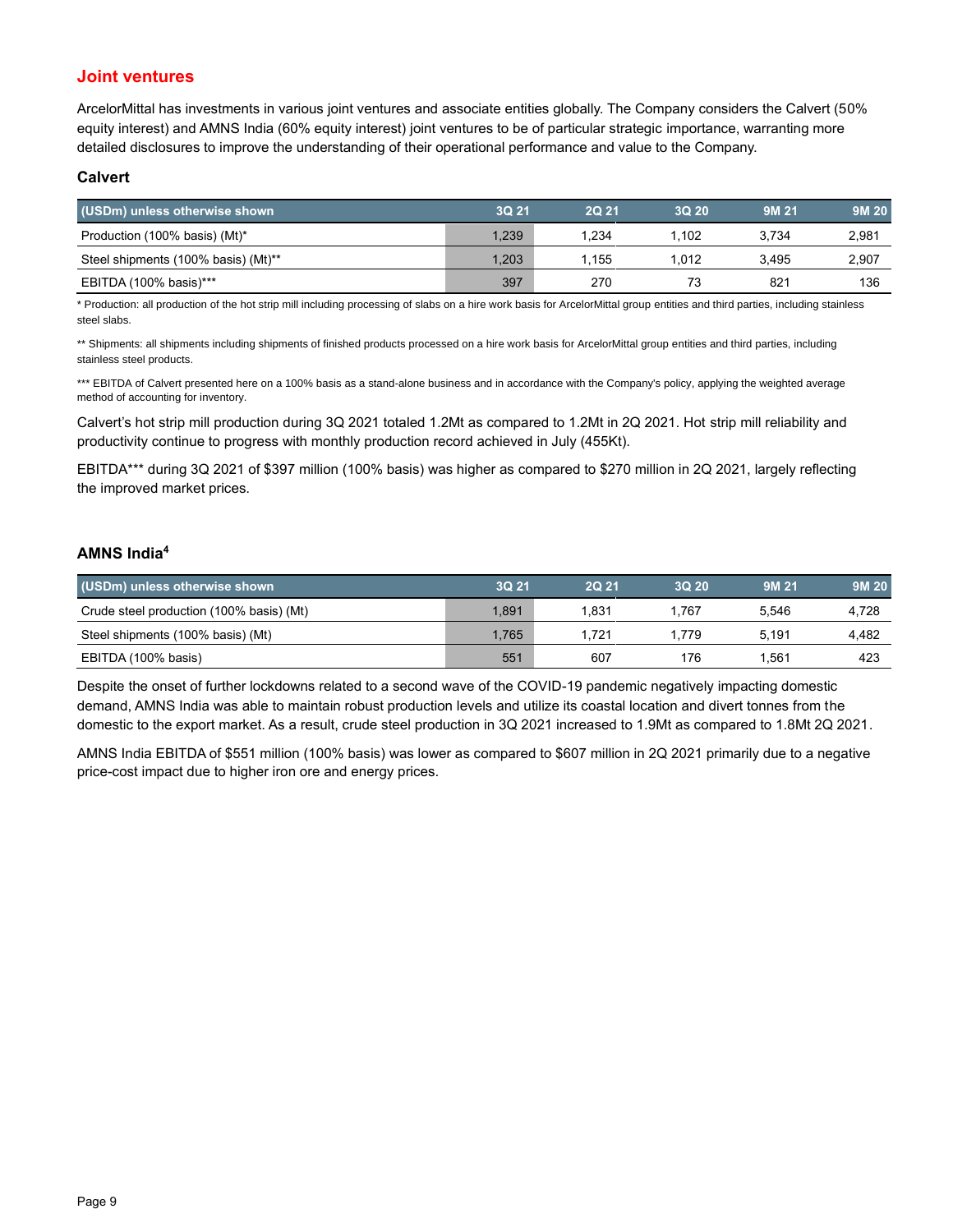## **Liquidity and Capital Resources**

Net cash provided by operating activities for 3Q 2021 was \$2,442 million as compared to \$2,312 million in 2Q 2021 and \$1,770 million in 3Q 2020. Net cash provided by operating activities in 3Q 2021 includes a working capital investment of \$2,896 million due to higher pricing levels and production held in inventory due in part to lower than expected shipments, as compared to a working capital investment of \$1,901 million in 2Q 2021 and a working capital release of \$1,072 million in 3Q 2020.

Working capital needs in 2021 will be determined by the operating conditions towards the end of the year. Inventory volumes are expected to normalize in 4Q 2021, allowing working capital rotation days to return to levels consistent with the end of 2020 (scope adjusted). This normalization should support a working capital release in 4Q 2021 and support a further reduction in net debt.

Capex of \$675 million in 3Q 2021 compares to \$569 million in 2Q 2021 and \$520 million in 3Q 2020. The FY 2021 capex guidance is maintained at \$3.2 billion $^{16}$ .

Net cash provided by other investing activities in 3Q 2021 of \$1,184 million as compared to \$687 million in 2Q 2021 and \$34 million in 3Q 2020. 3Q 2021 cash inflow primarily relates to \$1.3 billion cash received from the redemption of preferred shares (the equivalent of 58.3 million common shares) of Cleveland Cliffs following a final review of the notice of the redemption, partially offset by other investments including those as part of the XCarb<sup>™</sup> Innovation fund. 2Q 2021 cash inflow primarily relates to \$0.7 billion cash received from the sale of 38.2 million Cleveland Cliffs common shares.

Net cash used in financing activities in 3Q 2021 was \$2,740 million as compared to \$3,780 million in 2Q 2021 and \$401 million in 3Q 2020. In 3Q 2021, net cash used in financing activities includes an outflow of \$0.8 billion primarily related to an early repayment of a Schuldschein loan of \$0.5 billion and \$0.2 billion from movement in commercial paper. In 2Q 2021, net cash used in financing activities includes an outflow of \$2.2 billion primarily related to various EU and US bond repurchases. Net cash used in financing activities in 3Q 2020 primarily includes bond repayments.

As of September 30, 2021, ArcelorMittal had repurchased 42,299,224 shares for a total value of \$1.4 billion out of the total \$2.2 billion share buyback program that was announced on July 29, 2021. In addition, \$323 million was paid during 3Q 2021 relating to part of the \$750 million share buyback commenced on June 18, 2021 and was completed in early July 2021. In 2Q 2021, ArcelorMittal had repurchased 35,100,157 shares.

On November 11, 2021, based on the strong 3Q 2021 cash flow, the Company added \$1 billion to its share buyback program under the authorization given by the annual general meeting of shareholders held on June 8, 2021. This brings the total advance as part of its prospective 2022 capital return to shareholders (to be funded from 2021 surplus cash flow under the capital return policy announced February 2021) to \$2 billion. The new program (the "Program") will be effective as from the date of the publication of the press release announcing the completion of the share buyback program announced on July 29, 2021 and the specific terms and conditions of the Program. The Program is expected to be completed by February 2022, subject to market conditions.

During 3Q 2021, the Company paid total dividends of \$185 million of which \$28 million was withholding taxes paid on dividends to ArcelorMittal shareholders in 2Q 2021 and \$157 million mainly paid to the minority shareholders of ArcelorMittal Mines Canada<sup>7</sup> (AMMC) and ArcelorMittal Kryvyi Rih which compares to \$301 million in 2Q 2021 (\$284 million was paid to ArcelorMittal shareholders and \$17 million paid to minority shareholders), and \$55 million to minority shareholders of AMMC and Bekaert (Brazil) in 3Q 2020.

Outflows from lease payments and other financing activities (net) were \$46 million in 3Q 2021. Outflows from lease payments and other financing activities (net) were \$250 million in 2Q 2021 (\$63 million for 3Q 2020) including \$199 million related to cash on deconsolidation of ArcelorMittal Italia.

Gross debt decreased by \$1.0 billion to \$8.2 billion as of September 30, 2021, as compared to \$9.2 billion as of June 30, 2021, \$12.3 billion as of December 31, 2020. As of September 30, 2021, net debt decreased to \$3.9 billion as compared to \$5.0 billion as of June 30, 2021, primarily driven by free cash flows.

As of September 30, 2021, the Company had liquidity of \$9.9 billion, consisting of cash and cash equivalents of \$4.4 billion (\$4.2 billion as of June 30, 2021 and \$6.0 billion as of December 31, 2020) and \$5.5 billion of available credit lines $^8$ .

As of September 30, 2021, the average debt maturity was 6.0 years.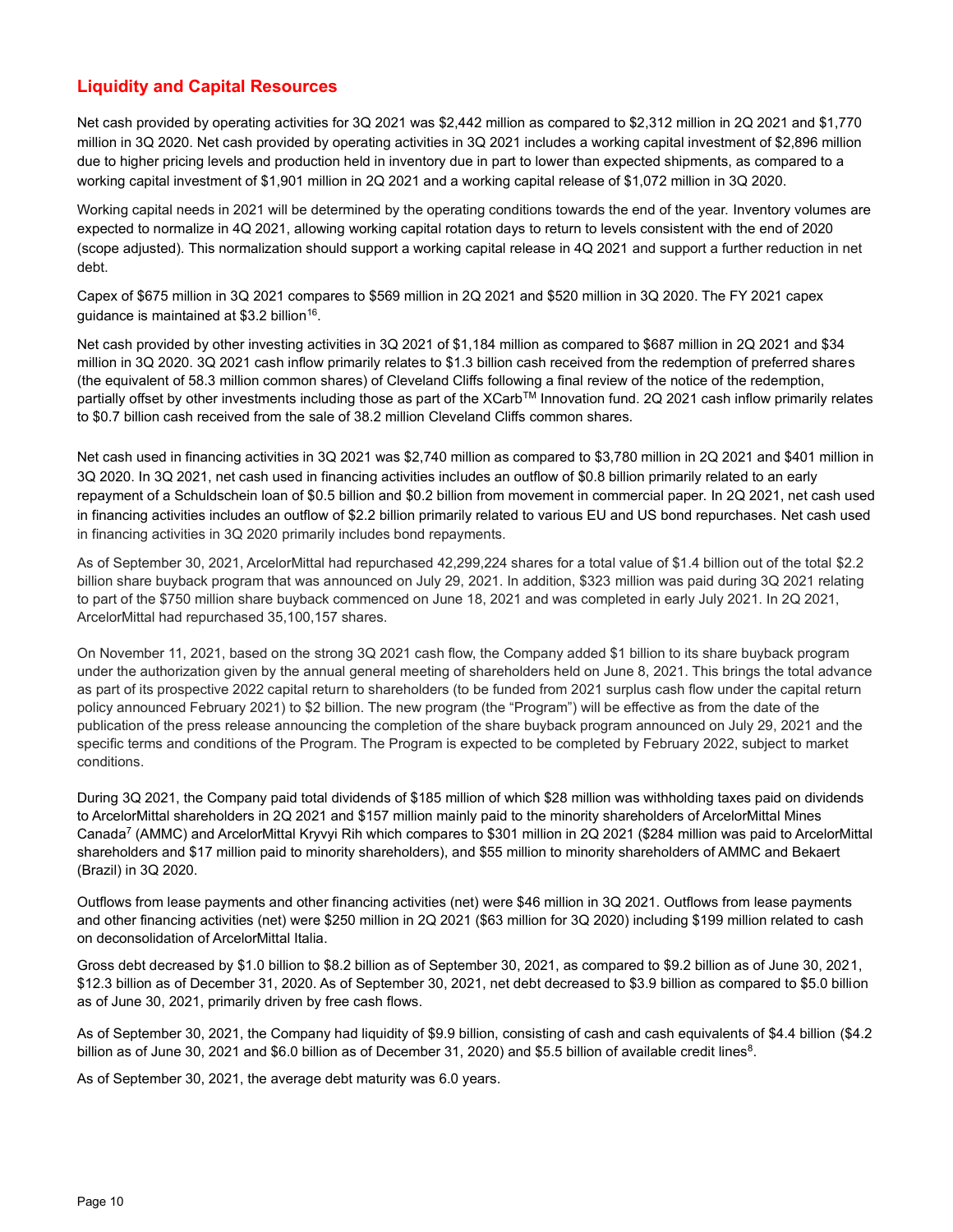## **Key recent developments**

- On November 11, 2021, based on the strong 3Q 2021 cash flow, ArcelorMittal added \$1 billion to its share buyback program under the authorization given by the annual general meeting of shareholders held on June 8, 2021. This brings the total advance as part of its prospective 2022 capital return to shareholders (to be funded from 2021 surplus cash flow under the capital return policy announced February 2021) to \$2 billion. The new program (the "Program") will be effective as from the date of the publication of the press release announcing the completion of the share buyback program announced on July 29, 2021 and the specific terms and conditions of the Program. The Program is expected to be completed by February 2022, subject to market conditions.
- On November 3, 2021, ArcelorMittal and the government of Quebec announced a CAD\$205 million investment by AMMC in its Port-Cartier pellet plant, enabling this facility to convert its entire 10Mt annual pellet production<sup>1</sup> to direct reduced iron ('DRI') pellets by the end of 2025. The investment, in which the Quebec government will contribute through an electricity rebate of up to CAD\$80 million, will enable the Port-Cartier plant to become one of the world's largest producers of DRI pellets, the raw material feedstock for ironmaking in a DRI furnace. The project includes the implementation of a flotation system that will enable a significant reduction of silica in the iron ore pellets, facilitating the production of a very high-quality pellet. The project will deliver a direct annual CO2e reduction of approximately 200,000 tonnes at AMMC's Port-Cartier pellet plant, equivalent to over 20% of the pellet plant's total annual CO2e emissions. This reduction in CO2e emissions will be achieved through a reduction in the energy required during the pelletizing process. [1] AMMC's pellet plant currently produces 10Mt of pellets annually, of which 7Mt are blast furnace pellets and 3Mt are direct reduced iron pellets.
- On September 28, 2021, ArcelorMittal announced that it had signed a letter of intent with the Governments of Belgium and Flanders, supporting a €1.1 billion project to build a 2.5Mt direct reduced iron (DRI) plant at its site in Gent, as well as two new electric furnaces. Project implementation would result in a reduction of around 3Mt of CO2 emissions each year. The support of both the national and the Flanders governments in this project is crucial given the significant cost associated with the transition to carbon-neutral steelmaking.
- On September 23, 2021, Fitch Ratings agency upgraded ArcelorMittal S.A.'s (AM) Long-Term Issuer Default Rating (LT IDR) and senior unsecured rating to 'BBB-' from 'BB+'. The Outlook on the LT IDR was Stable.
- On September 22, 2021, in line with the authorization granted by the Extraordinary General Meeting of Shareholders held on June 8, 2021, the Board of ArcelorMittal decided to cancel 50 million treasury shares to keep the number of treasury shares within appropriate levels. This cancellation takes into account the shares already purchased under the US\$2.2 billion share buyback announced on July 29, 2021. As a result of this cancellation, ArcelorMittal has 982,809,772 shares issued (compared to 1,032,809,772 before the cancellation). Details on share buyback programs can be found at: https://corporate.arcelormittal.com/investors/equity-investors/share-buyback-program. This follows the Board's earlier decision on August 4, 2021 to cancel 70 million treasury shares to keep the number of treasury shares within appropriate levels (which had resulted in ArcelorMittal having 1,032,809,772 shares in issue, compared to 1,102,809,772 before this cancellation).
- On September 10, 2021, the Government of the Republic of Liberia and ArcelorMittal, signed an amendment to the Mineral Development Agreement ('MDA'), for the expansion of the Company's mining and logistics operations in Liberia. Upon ratification, ArcelorMittal Liberia will accelerate construction of the 15Mtpa concentrator plant project ("phase 2 expansion") project and significantly ramp up production of premium iron ore, generating significant new jobs and wider economic benefits for Liberia. The concentrator phase, to be constructed in modules, will transition ArcelorMittal Liberia to a premium product category (high grade concentrate) asset while achieving a low FOB and CIF-China cost position (with the economies of scale projected to more than offset the cost of concentration). The expansion project - which encompasses processing, rail and port facilities - will be one of the largest mining projects in West Africa. The capital required to finalize the project is expected to be approximately \$0.8 billion, as it is effectively a brownfield expansion, with the first concentrate expected in late 2023, ultimately ramping up to 15Mtpa. Under the agreement, the Company has further expansion opportunities up to 30Mtpa. Other users may be allowed to invest for additional rail capacity.
- On September 9, 2021, ArcelorMittal Nippon Steel India announced the commencement of operations at the Ghoraburhani-Sagasahi iron ore mine in the district of Sundargarh in Odisha. The captive mine is set to produce 2Mtpa of high-quality iron ore in 2021 and gradually ramp up production to a rated capacity of 7.2 Mtpa. The iron ore will be supplied to the beneficiation plant in Dabuna from where the feed will reach the pellet plant at Paradeep and contribute significantly to meeting AMNS India's long-term raw material requirements.
- On September 7, 2021, the German Federal Government expressed its intention to provide €55 million of funding support towards the construction of ArcelorMittal's Hydrogen DRI plant, (which is half of the €110 million total capital expenditure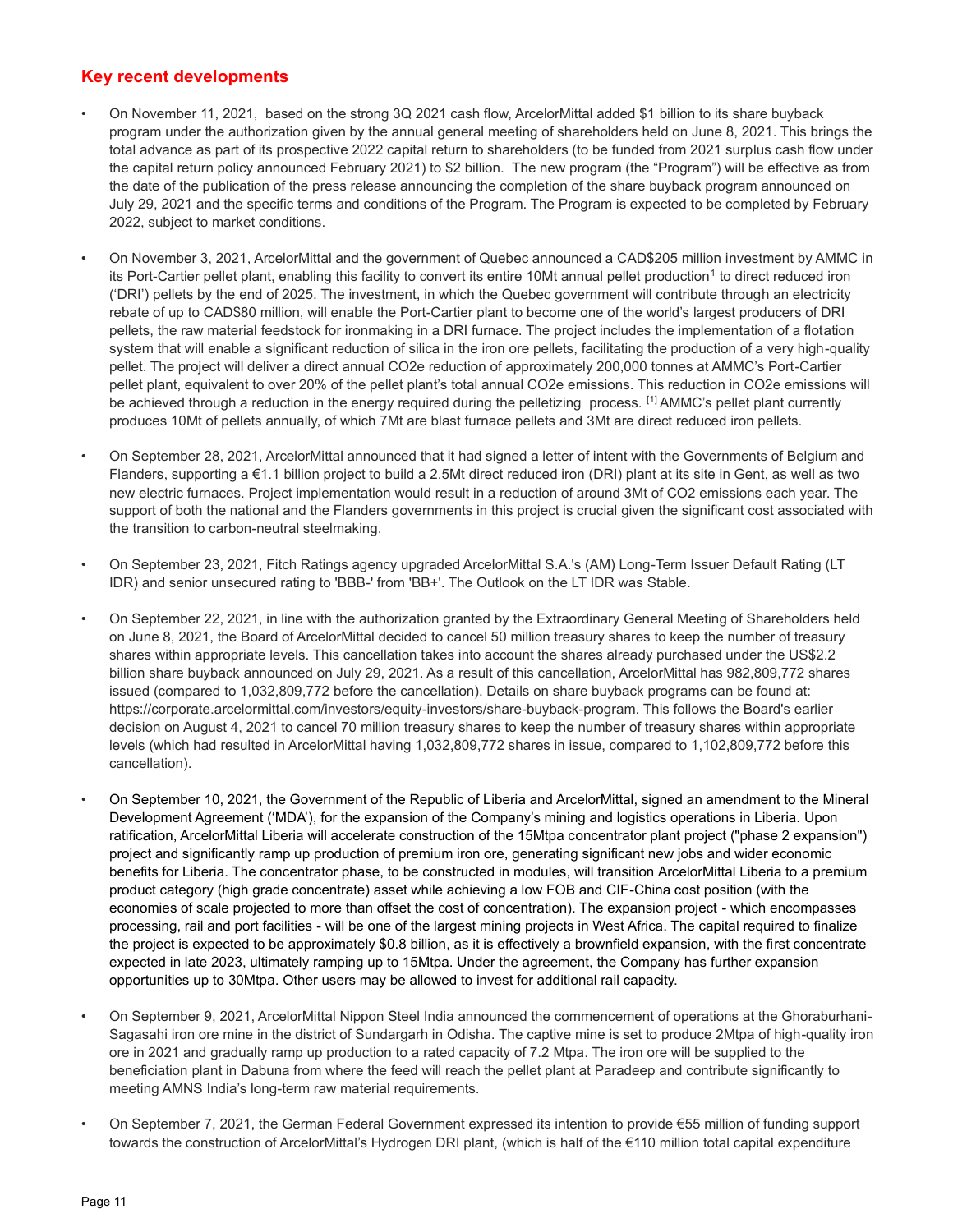required). The plant will become Germany's first industrial scale hydrogen-based direct reduced iron (DRI) plant. The next step is for the European Commission to approve the Federal Government's intention to provide funding before the installation of the new plant can begin. Production is scheduled to start in 2025 with the intention to produce 100,000 tonnes of DRI for steel production using hydrogen as early as 2025.

- On September 2, 2021, ArcelorMittal Nippon Steel India (AMNS India) announced the commissioning of a second 6Mtpa iron ore pelletizing plant at the port city of Paradeep in Odisha. The plant doubles production capacity at AMNS India's Paradeep complex to 12Mtpa, making it the largest single-location pelletization complex in India and taking AMNS India's pelletization capacity to 20Mtpa.
- On August 9, 2021, Moody's rating agency upgraded ArcelorMittal's rating to Baa3 from Ba1.
- On July 31, 2021, ArcelorMittal announced that ArcelorMittal Tubular Products Jubail (AMTPJ) its Saudi Arabian joint venture with the Public Investment Fund (PIF) - had completed the acquisition of Jubail Energy Services Company (JESCO) from TAQA Industrialization and Energy Services Company. Jesco has a nameplate capacity of 400ktpa of seamless tubes which will increase AMTPJ's capacity to 1Mtpa following the acquisition. ArcelorMittal's shareholding in AMTPJ, which will operate under the joint management control of ArcelorMittal and PIF, will reduce to approximately onethird (from 41%) with PIF's shareholding correspondingly increasing to approximately two-thirds.
- On July 30, 2021, ArcelorMittal announced alongside the Government of Canada, its intention to invest CAD\$1.765 billion in decarbonization technologies at ArcelorMittal Dofasco's plant in Hamilton. The intended investments will reduce annual CO2 emissions at ArcelorMittal's Hamilton, Ontario operations by approximately 3Mt, within the next seven years. This means the Hamilton plant will transition away from the blast furnace-basic oxygen furnace steelmaking production route to the Direct Reduced Iron (DRI) – Electric Arc Furnace (EAF) production route, which carries a significantly lower carbon footprint. ArcelorMittal will introduce new manufacturing processes that contribute to a considerable reduction of CO2 emissions and deliver other positive environmental impacts including the elimination of emissions and flaring from coke making and ironmaking operations. On the same day, the Government of Canada announced it will invest CAD\$400 million in the project and the Company is in discussions with the Government of Ontario regarding its support.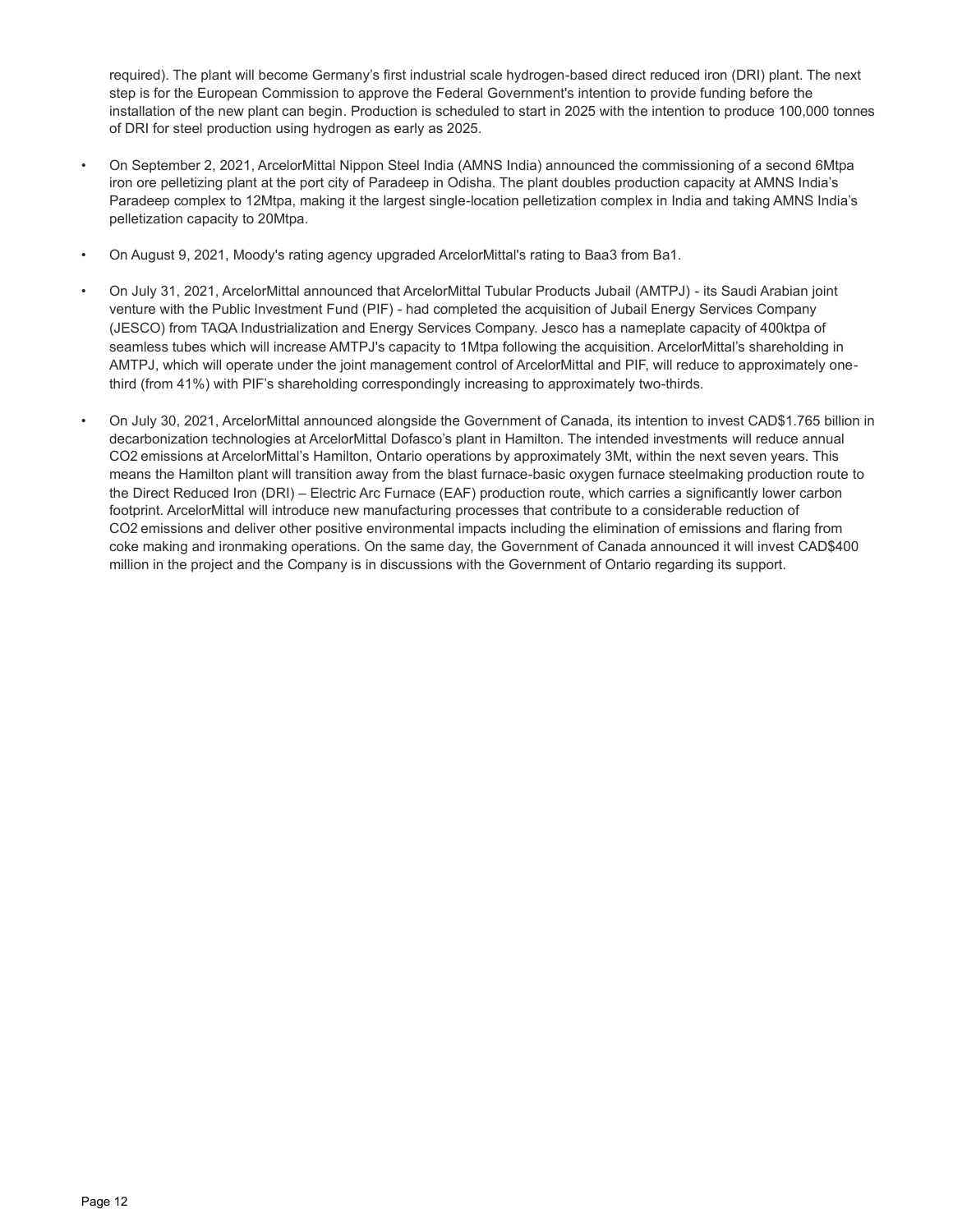## **Outlook**

Based on year-to-date growth and the outlook for the remainder of the year, ArcelorMittal expects world ex-China apparent steel consumption ("ASC") to grow within the +12% to +13% range presented at the half year results in July 2021.

Due to weakening real demand in China, primarily due to real estate, our China ASC estimate is weaker than previously forecast. ArcelorMittal now expects a slight contraction in Chinese apparent steel demand in 2021. However, the impact on ex-China steel markets is expected to be limited given that strict production constraints are expected to lead to lower Chinese net exports in the second half of 2021 overall as compared to the first half of 2021.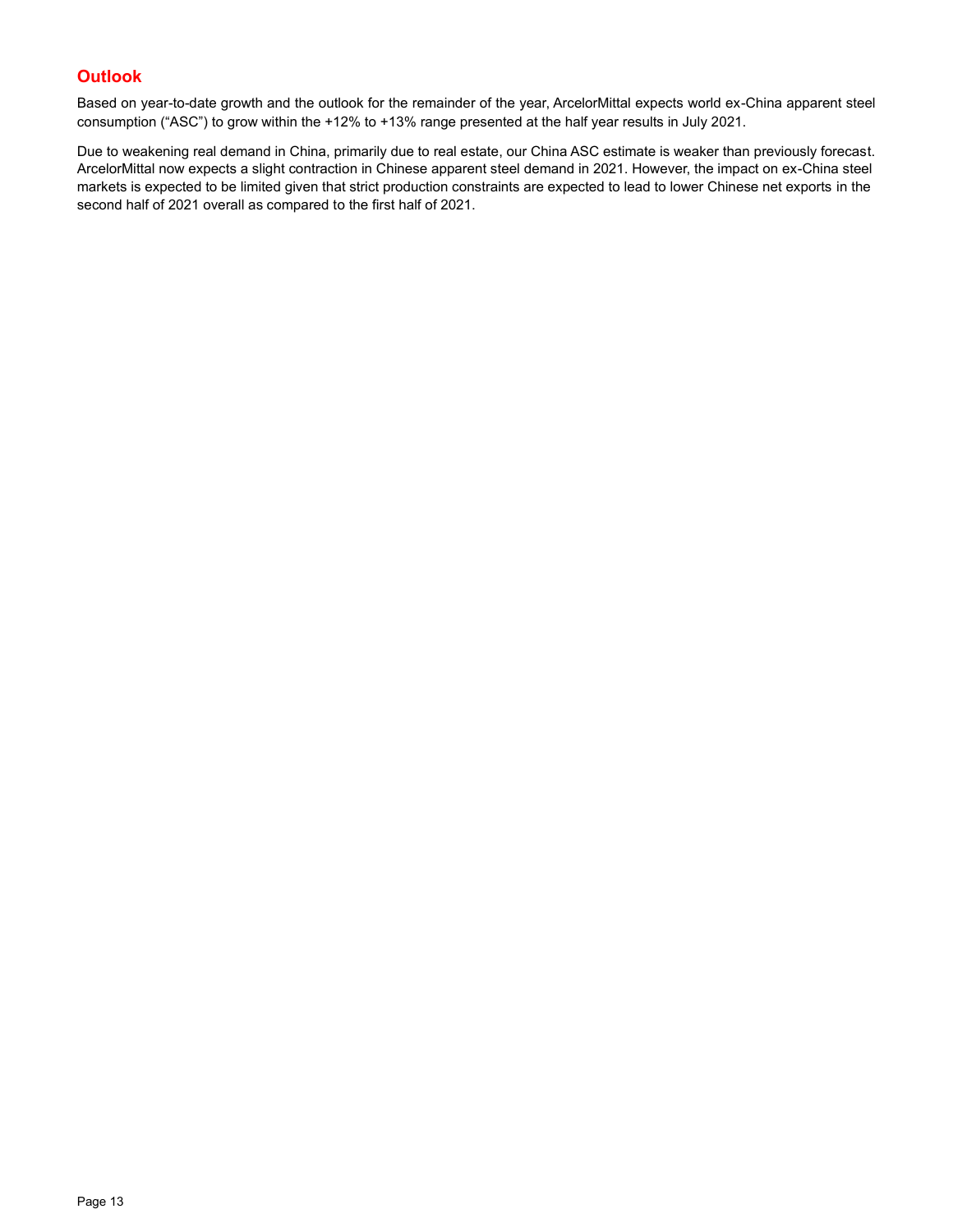## **ArcelorMittal Condensed Consolidated Statement of Financial Position<sup>1</sup>**

| In millions of U.S. dollars                             | <b>Sept 30,</b><br>2021 | <b>Jun 30,</b><br>2021 | Dec 31,<br>2020 |
|---------------------------------------------------------|-------------------------|------------------------|-----------------|
| <b>ASSETS</b>                                           |                         |                        |                 |
| Cash and cash equivalents and restricted funds          | 4,381                   | 4,184                  | 5,963           |
| Trade accounts receivable and other                     | 5,572                   | 5,586                  | 3,072           |
| Inventories                                             | 18,806                  | 16,286                 | 12,328          |
| Prepaid expenses and other current assets               | 4,421                   | 3,344                  | 2,281           |
| Asset held for sale <sup>9</sup>                        |                         |                        | 4,329           |
| <b>Total Current Assets</b>                             | 33,180                  | 29,400                 | 27,973          |
|                                                         |                         |                        |                 |
| Goodwill and intangible assets                          | 4,309                   | 4,557                  | 4,312           |
| Property, plant and equipment                           | 29,599                  | 30,229                 | 30,622          |
| Investments in associates and joint ventures            | 10,134                  | 9,090                  | 6,817           |
| Deferred tax assets                                     | 7,787                   | 7,824                  | 7,866           |
| Other assets <sup>13</sup>                              | 3,082                   | 4,324                  | 4,462           |
| <b>Total Assets</b>                                     | 88,091                  | 85,424                 | 82,052          |
|                                                         |                         |                        |                 |
| <b>LIABILITIES AND SHAREHOLDERS' EQUITY</b>             |                         |                        |                 |
| Short-term debt and current portion of long-term debt   | 1,796                   | 2,639                  | 2,507           |
| Trade accounts payable and other                        | 14,108                  | 14,076                 | 11,525          |
| Accrued expenses and other current liabilities          | 7,527                   | 6,201                  | 5,596           |
| Liabilities held for sale <sup>9</sup>                  |                         |                        | 3,039           |
| <b>Total Current Liabilities</b>                        | 23,431                  | 22,916                 | 22,667          |
|                                                         |                         |                        |                 |
| Long-term debt, net of current portion                  | 6,453                   | 6,589                  | 9,815           |
| Deferred tax liabilities                                | 1,953                   | 1,958                  | 1,832           |
| Other long-term liabilities                             | 6,933                   | 7,636                  | 7,501           |
| <b>Total Liabilities</b>                                | 38,770                  | 39,099                 | 41,815          |
|                                                         |                         |                        |                 |
| Equity attributable to the equity holders of the parent | 47,116                  | 44,165                 | 38,280          |
| Non-controlling interests                               | 2,205                   | 2,160                  | 1,957           |
| <b>Total Equity</b>                                     | 49,321                  | 46,325                 | 40,237          |
| <b>Total Liabilities and Shareholders' Equity</b>       | 88,091                  | 85,424                 | 82,052          |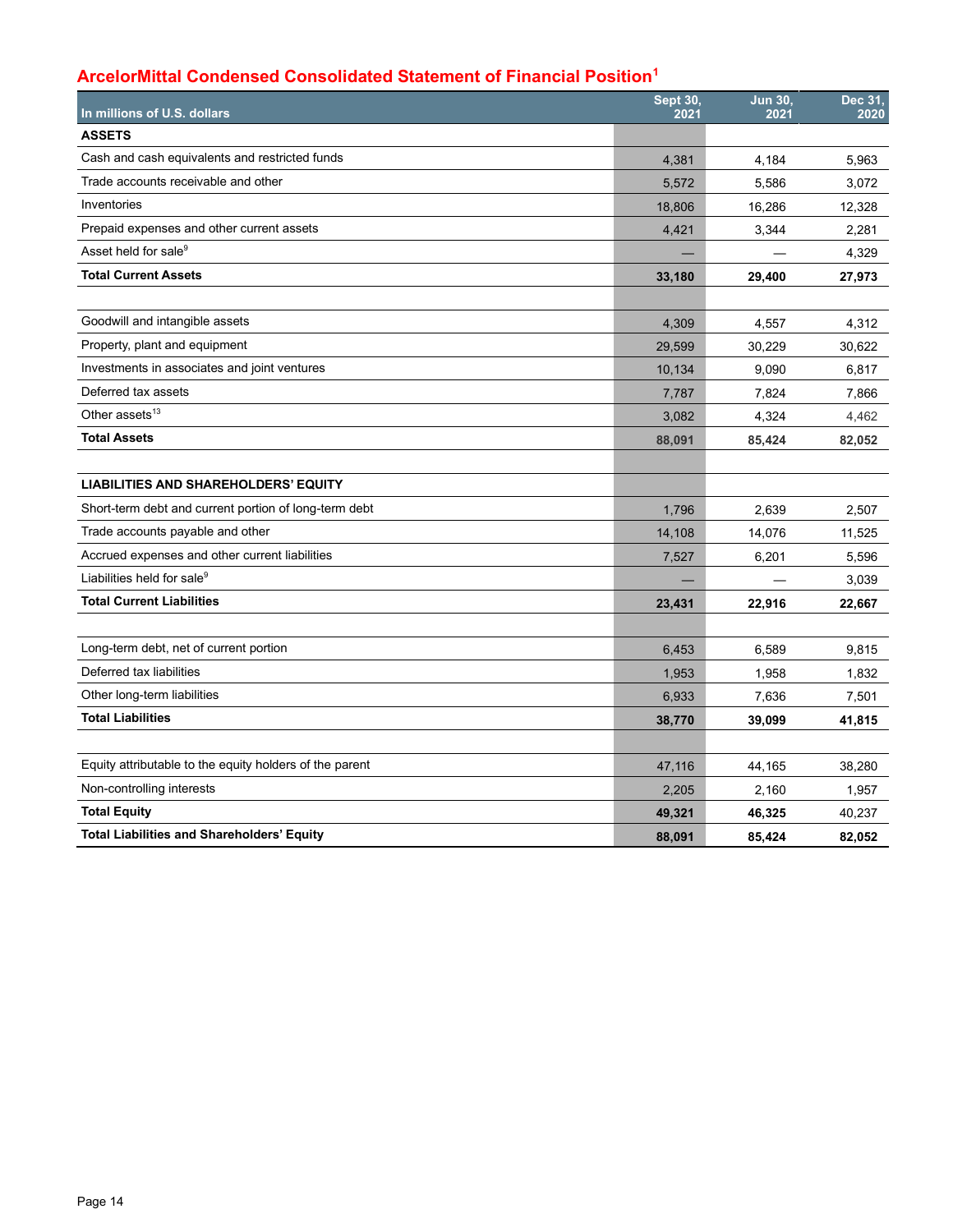# **ArcelorMittal Condensed Consolidated Statement of Operations<sup>1</sup>**

|                                                                     |                         | <b>Three months ended</b> | <b>Nine months ended</b> |                         |                         |
|---------------------------------------------------------------------|-------------------------|---------------------------|--------------------------|-------------------------|-------------------------|
| In millions of U.S. dollars unless otherwise shown                  | <b>Sept 30,</b><br>2021 | <b>Jun 30.</b><br>2021    | <b>Sept 30,</b><br>2020  | <b>Sept 30,</b><br>2021 | <b>Sept 30,</b><br>2020 |
| Sales                                                               | 20,229                  | 19,343                    | 13,266                   | 55,765                  | 39,086                  |
| Depreciation (B)                                                    | (590)                   | (620)                     | (739)                    | (1, 811)                | (2, 249)                |
| Impairment items (B)                                                |                         |                           | 556                      |                         | 464                     |
| Exceptional items (B)                                               | (123)                   |                           |                          | (123)                   | (678)                   |
| Operating income (A)                                                | 5,345                   | 4,432                     | 718                      | 12,418                  | 112                     |
| Operating margin %                                                  | 26.4%                   | 22.9%                     | 5.4%                     | 22.3%                   | 0.3%                    |
| Income from associates, joint ventures and other<br>investments     | 778                     | 590                       | 100                      | 1,821                   | 227                     |
| Net interest expense                                                | (62)                    | (76)                      | (106)                    | (229)                   | (333)                   |
| Foreign exchange and other net financing loss                       | (339)                   | (233)                     | (150)                    | (766)                   | (565)                   |
| Income / (loss) before taxes and non-controlling<br>interests       | 5,722                   | 4,713                     | 562                      | 13,244                  | (559)                   |
| Current tax expense                                                 | (938)                   | (768)                     | (204)                    | (2, 275)                | (466)                   |
| Deferred tax benefit / (expense)                                    | 56                      | 226                       | (580)                    | 447                     | (842)                   |
| Income tax expense                                                  | (882)                   | (542)                     | (784)                    | (1,828)                 | (1,308)                 |
| Income / (loss) including non-controlling interests                 | 4,840                   | 4,171                     | (222)                    | 11,416                  | (1, 867)                |
| Non-controlling interests income                                    | (219)                   | (166)                     | (39)                     | (505)                   | (73)                    |
| Net income / (loss) attributable to equity holders of the<br>parent | 4,621                   | 4,005                     | (261)                    | 10,911                  | (1,940)                 |
|                                                                     |                         |                           |                          |                         |                         |
| Basic earnings / (loss) per common share (\$)                       | 4.17                    | 3.47                      | (0.21)                   | 9.52                    | (1.73)                  |
| Diluted earnings / (loss) per common share (\$)                     | 4.16                    | 3.46                      | (0.21)                   | 9.49                    | (1.73)                  |
| Weighted average common shares outstanding (in millions)            | 1,109                   | 1,154                     | 1,228                    | 1,147                   | 1,120                   |
| Diluted weighted average common shares outstanding (in<br>millions) | 1,112                   | 1,157                     | 1,228                    | 1,150                   | 1,120                   |
| <b>OTHER INFORMATION</b>                                            |                         |                           |                          |                         |                         |
| EBITDA $(C = A-B)$                                                  | 6,058                   | 5,052                     | 901                      | 14,352                  | 2,575                   |
| EBITDA Margin %                                                     | 29.9%                   | 26.1%                     | 6.8%                     | 25.7%                   | 6.6%                    |
| Total group iron ore production (Mt)                                | 13.0                    | 11.2                      | 14.8                     | 37.5                    | 42.7                    |
| Crude steel production (Mt)                                         | 17.2                    | 17.8                      | 17.2                     | 52.6                    | 52.7                    |
| Steel shipments (Mt)                                                | 14.6                    | 16.1                      | 17.5                     | 47.2                    | 51.8                    |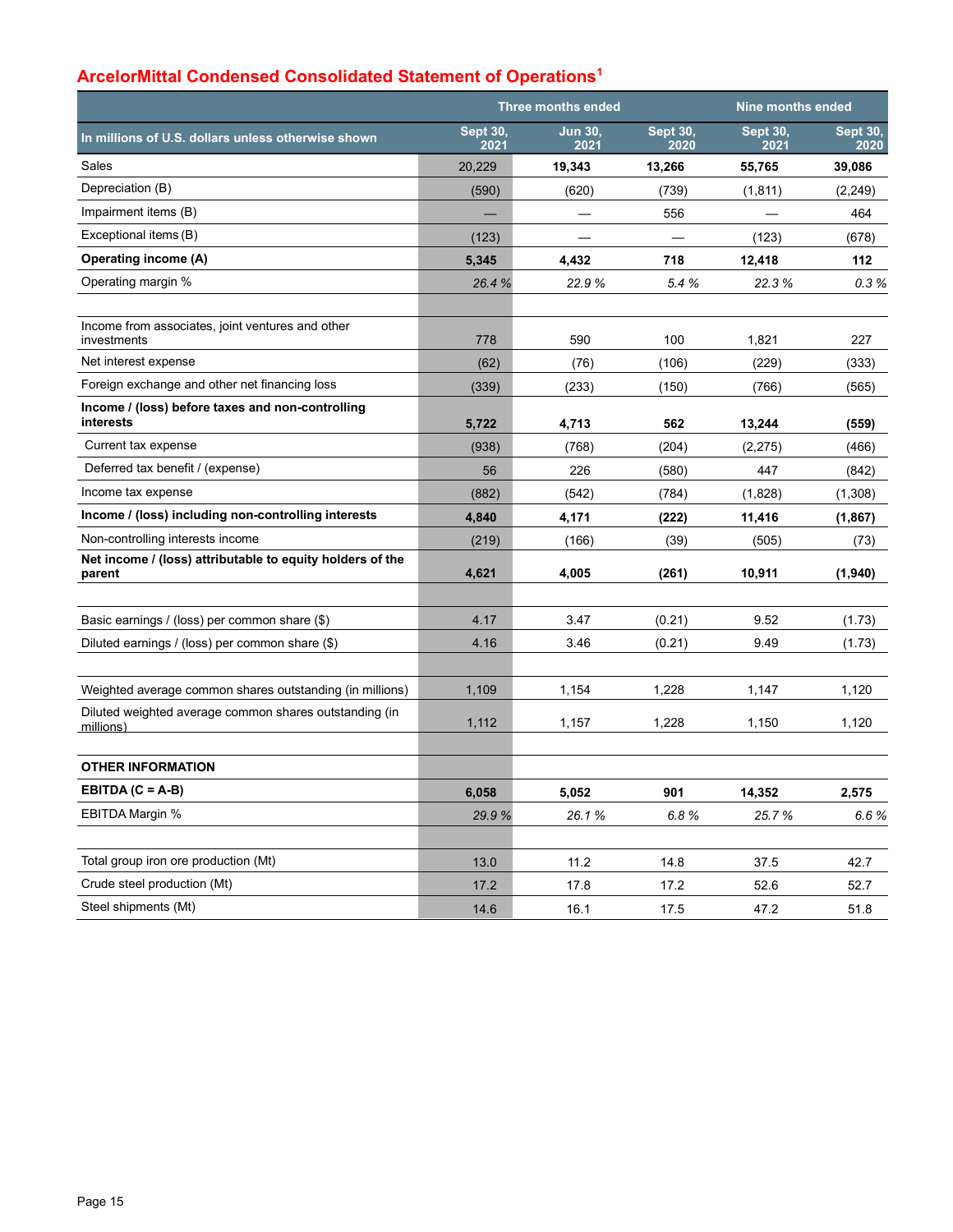# **ArcelorMittal Condensed Consolidated Statement of Cash flows<sup>1</sup>**

|                                                                                    |                         | <b>Three months ended</b> |                         |                         | <b>Nine months ended</b> |  |  |
|------------------------------------------------------------------------------------|-------------------------|---------------------------|-------------------------|-------------------------|--------------------------|--|--|
| In millions of U.S. dollars                                                        | <b>Sept 30,</b><br>2021 | <b>Jun 30.</b><br>2021    | <b>Sept 30,</b><br>2020 | <b>Sept 30,</b><br>2021 | Sept $30,$<br>2020       |  |  |
| <b>Operating activities:</b>                                                       |                         |                           |                         |                         |                          |  |  |
| Income /(loss) attributable to equity holders of the parent                        | 4,621                   | 4,005                     | (261)                   | 10,911                  | (1,940)                  |  |  |
| Adjustments to reconcile net income/ (loss) to net cash<br>provided by operations: |                         |                           |                         |                         |                          |  |  |
| Non-controlling interests income                                                   | 219                     | 166                       | 39                      | 505                     | 73                       |  |  |
| Depreciation and impairment items                                                  | 590                     | 620                       | 183                     | 1.811                   | 1.785                    |  |  |
| Exceptional items                                                                  | 123                     |                           |                         | 123                     | 678                      |  |  |
| Income from associates, joint ventures and other investments                       | (778)                   | (590)                     | (100)                   | (1,821)                 | (227)                    |  |  |
| Deferred tax (benefit) / expense                                                   | (56)                    | (226)                     | 580                     | (447)                   | 842                      |  |  |
| Change in working capital                                                          | (2,896)                 | (1,901)                   | 1,072                   | (6, 431)                | 571                      |  |  |
| Other operating activities (net)                                                   | 619                     | 238                       | 257                     | 1,100                   | 884                      |  |  |
| Net cash provided by operating activities (A)                                      | 2,442                   | 2,312                     | 1,770                   | 5,751                   | 2,666                    |  |  |
| <b>Investing activities:</b>                                                       |                         |                           |                         |                         |                          |  |  |
| Purchase of property, plant and equipment and intangibles (B)                      | (675)                   | (569)                     | (520)                   | (1,863)                 | (1,771)                  |  |  |
| Other investing activities (net)                                                   | 1,184                   | 687                       | 34                      | 2,758                   | 166                      |  |  |
| Net cash provided by / (used in) investing activities                              | 509                     | 118                       | (486)                   | 895                     | (1,605)                  |  |  |
| <b>Financing activities:</b>                                                       |                         |                           |                         |                         |                          |  |  |
| Net payments relating to payable to banks and long-term debt                       | (806)                   | (2, 232)                  | (270)                   | (3,662)                 | (889)                    |  |  |
| Dividends paid to ArcelorMittal shareholders                                       | (28)                    | (284)                     |                         | (312)                   |                          |  |  |
| Dividends paid to minorities (C)                                                   | (157)                   | (17)                      | (55)                    | (239)                   | (165)                    |  |  |
| Share buyback                                                                      | (1,703)                 | (997)                     | (13)                    | (3, 350)                | (13)                     |  |  |
| Common share offering                                                              |                         |                           |                         |                         | 740                      |  |  |
| Proceeds from Mandatorily Convertible Notes                                        |                         |                           |                         |                         | 1,237                    |  |  |
| Lease payments and other financing activities (net)                                | (46)                    | (250)                     | (63)                    | (345)                   | (181)                    |  |  |
| Net cash (used in) / provided by financing activities                              | (2,740)                 | (3,780)                   | (401)                   | (7,908)                 | 729                      |  |  |
| Net increase / (decrease) in cash and cash equivalents                             | 211                     | (1,350)                   | 883                     | (1,262)                 | 1,790                    |  |  |
| Cash and cash equivalents transferred from / (to) assets held<br>for sale          |                         | 10                        | (70)                    | 3                       | (70)                     |  |  |
| Effect of exchange rate changes on cash                                            | (9)                     | 47                        | 73                      | (68)                    | (71)                     |  |  |
| Change in cash and cash equivalents                                                | 202                     | (1, 293)                  | 886                     | (1, 327)                | 1,649                    |  |  |
|                                                                                    |                         |                           |                         |                         |                          |  |  |
| Free cash flow $(D=A+B+C)^{14}$                                                    | 1,610                   | 1,726                     | 1,195                   | 3,649                   | 730                      |  |  |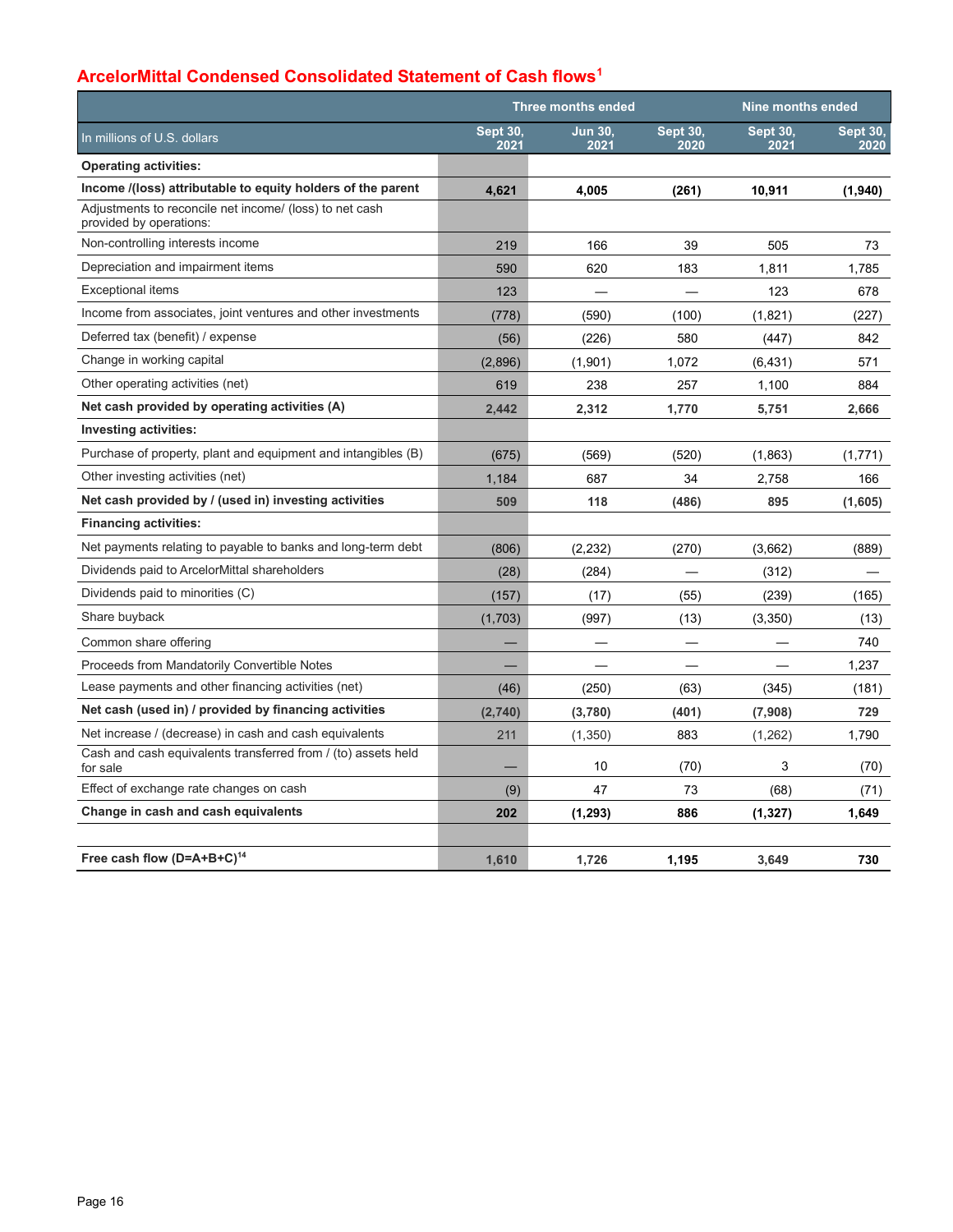# **Appendix 1: Product shipments by region(1)**

| (000'kt)      | 3Q 21 | 2Q 21 | 3Q 20 | <b>9M21</b> | <b>9M 20</b> |
|---------------|-------|-------|-------|-------------|--------------|
| Flat          | 1,613 | 1,896 | 3,779 | 5,331       | 11,960       |
| Long          | 770   | 794   | 746   | 2,349       | 2,077        |
| <b>NAFTA</b>  | 2,280 | 2,590 | 4,435 | 7,381       | 13,768       |
| Flat          | 1,523 | 1,599 | 1,047 | 4,635       | 3,398        |
| Long          | 1,325 | 1,381 | 1,393 | 4,076       | 3,472        |
| <b>Brazil</b> | 2,829 | 2,964 | 2,425 | 8,661       | 6,835        |
| Flat          | 5,333 | 5,751 | 6,025 | 17,697      | 17,697       |
| Long          | 2,121 | 2,404 | 2,080 | 6,815       | 6,304        |
| <b>Europe</b> | 7,551 | 8,293 | 8,187 | 24,857      | 24,304       |
| <b>CIS</b>    | 1,684 | 2,097 | 1,914 | 5,816       | 5,773        |
| Africa        | 679   | 703   | 585   | 1,942       | 1,732        |
| <b>ACIS</b>   | 2,367 | 2,801 | 2,499 | 7,763       | 7,508        |

Note: "Others and eliminations" are not presented in the table

# **Appendix 2a: Capital expenditures(1,2)**

| (USDm)        | 3Q 21 | 2Q 21 | 3Q 20 | 9M 21 | <b>9M 20</b> |
|---------------|-------|-------|-------|-------|--------------|
| <b>NAFTA</b>  | 118   | 73    | 96    | 265   | 445          |
| <b>Brazil</b> | 102   | 91    | 49    | 241   | 150          |
| Europe        | 231   | 235   | 222   | 809   | 714          |
| <b>ACIS</b>   | 139   | 120   | 102   | 353   | 342          |
| Mining        | 78    | 43    | 42    | 175   | 94           |
| <b>Total</b>  | 675   | 569   | 520   | 1,863 | 1,771        |

Note: "Others" are not presented in the table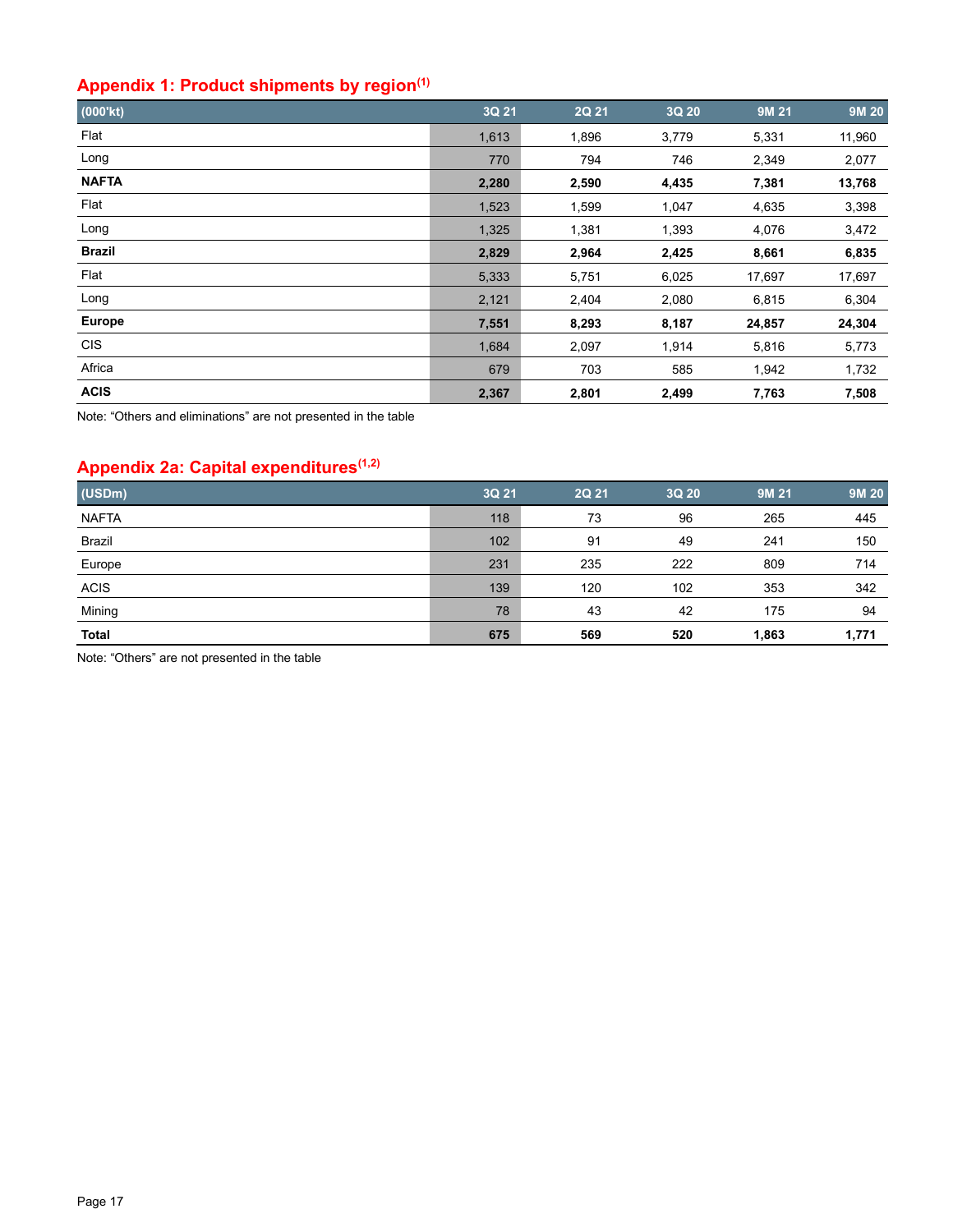## **Appendix 2b: Capital expenditure projects**

The following tables summarize the Company's principal growth and optimization projects involving significant capex.

#### **Ongoing projects**

| <b>Segment</b> | Site / unit                    | <b>Project</b>                                | Capacity / details                                                                                                                                                       | Key date /<br>forecast<br>completion |
|----------------|--------------------------------|-----------------------------------------------|--------------------------------------------------------------------------------------------------------------------------------------------------------------------------|--------------------------------------|
| <b>NAFTA</b>   | Mexico                         | New Hot strip mill                            | Production capacity of 2.5Mt/year                                                                                                                                        | $2021^{(a)}$                         |
| <b>NAFTA</b>   | ArcelorMittal Dofasco (Canada) | Hot strip mill modernization                  | Replace existing three end of life coilers with two<br>state of the art coilers and new runout tables                                                                    | 1H 2022 <sup>(b)</sup>               |
| <b>NAFTA</b>   | ArcelorMittal Dofasco (Canada) | #5 CGL conversion to AluSi®                   | Addition of up to 160kt/year Aluminum Silicon<br>(AluSi®) coating capability to #5 Hot-Dip<br>Galvanizing Line for the production of Usibor®<br>steels                   | 2H 2022 (c)                          |
| Brazil         | ArcelorMittal Vega Do Sul      | <b>Expansion project</b>                      | Increase hot dipped / cold rolled coil capacity and<br>construction of a new 700kt continuous annealing<br>line (CAL) and continuous galvanising line (CGL)<br>combiline | 4Q 2023 (d)                          |
| Mining         | Liberia mine                   | Phase 2 premium product<br>expansion project  | Increase production capacity to 15Mt/year                                                                                                                                | 4Q 2023 <sup>(e)</sup>               |
| Mexico         | Las Truchas mine               | Revamping and capacity<br>increase to 2.3MT   | Revamping project with 1Mtpa pellet feed<br>capacity increase (to 2.3 Mt/year) with DRI<br>concentrate grade capability                                                  | 2H 2023 <sup>(f)</sup>               |
| <b>Brazil</b>  | Serra Azul mine                | 4.5Mtpa direct reduction pellet<br>feed plant | Facilities to produce 4.5Mt/year DRI quality<br>pellet feed by exploiting compact itabirite<br>iron ore                                                                  | 2H 2023 (g)                          |
| <b>Brazil</b>  | Monlevade                      | Sinter plant, blast furnace and<br>melt shop  | Increase in liquid steel capacity by 1.0Mt/year;<br>Sinter feed capacity of 2.3Mt/year                                                                                   | 2H 2024 (h)                          |
| <b>Brazil</b>  | Juiz de Fora                   | Melt shop expansion                           | Increase in melt shop capacity by 0.2Mt/year                                                                                                                             | On hold (i)                          |

a) On September 28, 2017, ArcelorMittal announced a major \$1.0 billion investment programme at its Mexican operations, which is focused on building ArcelorMittal Mexico's downstream capabilities, sustaining the competitiveness of its mining operations and modernizing its existing asset base. The programme is designed to enable ArcelorMittal Mexico to meet the anticipated increased demand requirements from domestic customers, realize in full ArcelorMittal Mexico's production capacity of 5.3Mt and significantly enhance the proportion of higher added-value products in its product mix. The main investment will be the construction of a new hot strip mill. Upon completion, the project will enable ArcelorMittal Mexico to produce c.2.5Mt of flat rolled steel, long steel c.1.5Mt and the remainder made up of semi-finished slabs. Coils from the new hot strip mill will be supplied to domestic, non-auto, general industry customers. The hot strip mill project commenced late 4Q 2017 and is expected to be completed at the end of 2021. In addition to the HSM, a push pull pickling line (PPPL) is to be constructed to capture additional domestic volume through hot rolled pickled and oiled products. The PPPL has a capacity of up to 0.75Mtpa, and the first pickled and oiled coils are expected to be produced by 2H 2024.

b) Investment in ArcelorMittal Dofasco (Canada) to modernize the hot strip mill. The project is to install two new state of the art coilers and runout tables to replace three end of life coilers. The strip cooling system will be upgraded and include innovative power cooling technology to improve product capability. The project is expected to be completed in 1H 2022.

c) Investment to replace #5 Hot-Dip Galvanizing Line Galvanneal coating capability with 160kt/year Aluminum Silicon (AluSi®) capability for the production of ArcelorMittal's patented Usibor® Press Hardenable Steel for automotive structural and safety components. With the investment, ArcelorMittal Dofasco will become the only Canadian producer of AluSi® coated Usibor®. This investment complements additional strategic North America developments, including a new EAF and caster at Calvert in the US and a new hot strip mill in Mexico, and will allow to capitalize on increasing Auto Aluminized PHS demand in North America. The project is expected to be completed in 2022, with the first coil planned for 2H 2022.

d) In February 2021, ArcelorMittal announced the resumption of the Vega Do Sul expansion to provide an additional 700kt of cold-rolled annealed and galvanized capacity to serve the growing domestic market. The ~\$0.35 billion investment programme to increase rolling capacity with construction of a new continuous annealing line and CGL combiline (and the option to add a ca. 100kt organic coating line to serve construction and appliance segments), and upon completion, will strengthen ArcelorMittal's position in the fast growing automotive and industry markets through Advanced High Strength Steel products. The investments will look to facilitate a wide range of products and applications whilst further optimizing current ArcelorMittal Vega facilities to maximize site capacity and its competitiveness, considering comprehensive digital and automation technology. The project is expected to be completed in 4Q 2023.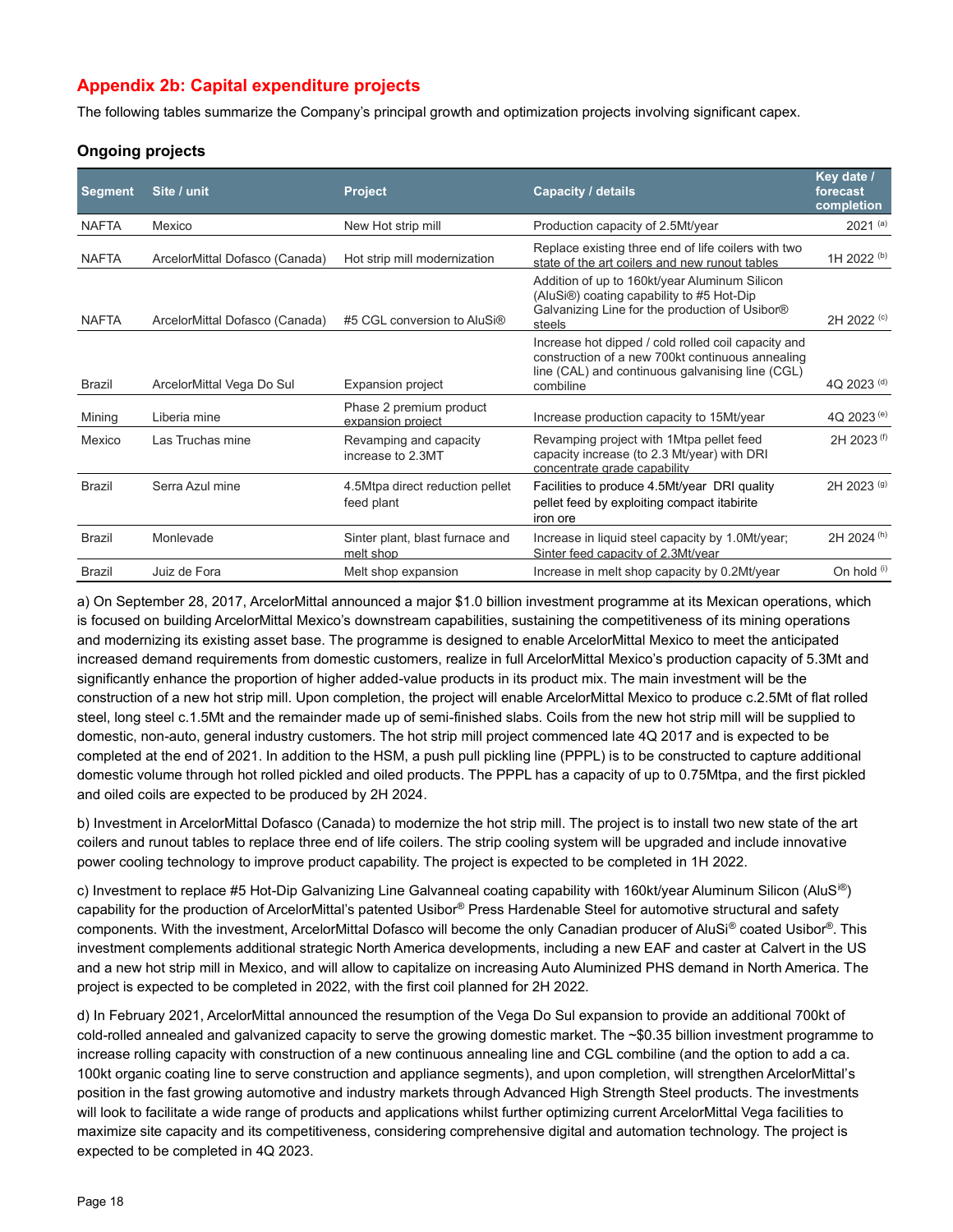e) ArcelorMittal Liberia has been operating a 5Mt direct shipping ore (DSO) since 2011 (Phase 1). In 2013, the Company had started construction of a Phase 2 project that envisaged the construction of 15Mtpa of concentrate sinter fines capacity and associated infrastructure; this project was then suspended due to the onset of Ebola in West Africa and the subsequent forcemajeure declaration by the onsite contracting companies. ArcelorMittal has signed on September 10, 2021, with the Government of the Republic of Liberia an amendment to its Mineral Development Agreement which, upon ratification, will lead to the acceleration of construction of the 15Mtpa concentrator plant project ("phase 2 expansion"). Final detailed engineering is in progress, whilst site preparation and tenders for key construction contracts and remaining equipment are underway. Under this project, first concentrate product is expected in late 2023, ramping up to 15Mtpa thereafter. The capex required to conclude the project is expected to total approximately \$0.8 billion as the project is effectively a brownfield opportunity given that more than 85% of the procurement and 60% of civil construction had already been completed. Under the agreement, the Company has further expansion opportunities up to 30Mtpa. Other users may be allowed to invest for additional rail capacity.

f) ArcelorMittal Mexico is investing ~\$150 million to increase pellet feed production by 1Mtpa to 2.3Mtpa and improve concentrate grade in Las Truchas. This project will enable concentrate production to the blast furnace (BF) route (1.9Mtpa) and direct reduced iron (DRI) route (0.4Mtpa) for a total of 2.3Mtpa. Primary target is to supply ArcelorMittal Mexico steel operations with high quality feed. Production start up expected in 2H 2023.

g) Approximately \$350 million investment at Serra Azul (Brazil) to construct facilities to produce 4.5Mtpa of DRI quality pellet feed to primarily supply ArcelorMittal Mexico steel operation. The project will allow to mine the compact itabirite iron ore. Project start up expected in 2H 2023.

h) The Monlevade upstream expansion project consisting of the sinter plant, blast furnace and meltshop is to recommence in 4Q 2021, following the anticipated improvement in Brazil domestic market. The project is expected to be completed in 2H 2024 with capex requirement of approximately \$0.5 billion.

i) Although the Juiz de Fora rebar expansion was completed in 2015, the melt shop expansion project is currently on hold.

| $\sim$ -processes at $\sim$ and the particle and the anti-processes are at a spectrum of a $\sim$ , $\sim$ |      |      |      |      |      |       |              |
|------------------------------------------------------------------------------------------------------------|------|------|------|------|------|-------|--------------|
| (USD billion)                                                                                              | 2021 | 2022 | 2023 | 2024 | 2025 | >2025 | <b>Total</b> |
| Bonds                                                                                                      |      | 0.6  | 1.3  | 0.9  | 1.0  | 2.0   | 5.8          |
| Commercial paper                                                                                           | 0.5  |      | _    |      |      |       | 0.5          |
| Other loans                                                                                                | 0.5  | 0.3  | 0.2  | 0.2  | 0.2  | 0.5   | 1.9          |
| Total gross debt                                                                                           | 1.0  | 0.9  | 1.5  | 1.1  | 1.2  | 2.5   | 8.2          |

### **Appendix 3: Debt repayment schedule as of September 30, 2021**

## **Appendix 4: Reconciliation of gross debt to net debt as of September 30, 2021**

| (USD million)                                                                                 | Sept 30, 2021 | Jun 30, 2021 | Dec 31, 2020 |
|-----------------------------------------------------------------------------------------------|---------------|--------------|--------------|
| Gross debt (excluding that held as part of the liabilities held for sale)                     | 8.249         | 9.228        | 12.322       |
| Gross debt held as part of the liabilities held for sale                                      |               |              | 24           |
| Gross debt                                                                                    | 8.249         | 9.228        | 12,346       |
| Less: Cash and cash equivalents and restricted funds                                          | (4, 381)      | (4, 184)     | (5,963)      |
| Less: Cash and cash equivalents and restricted funds held as part of the assets held for sale |               |              | (3)          |
| Net debt (including that held as part of assets and the liabilities held for sale)            | 3.868         | 5.044        | 6.380        |
|                                                                                               |               |              |              |
| Net debt / LTM EBITDA                                                                         | 0.2           | 0.5          | 1.5          |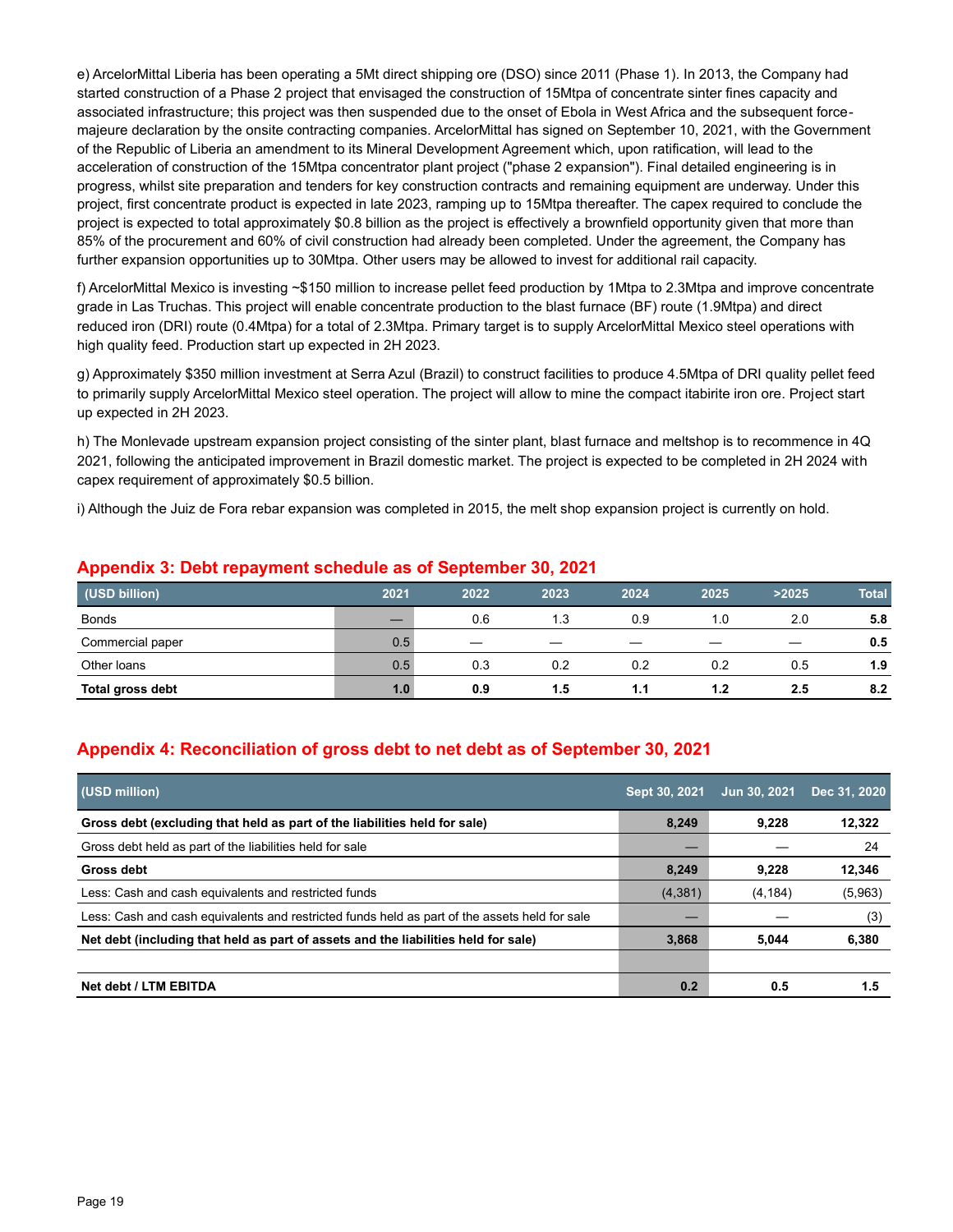## **Appendix 5: Adjusted net income / (loss) as of September 30, 2021**

| (USD million)                                                                   | 3Q 21 | <b>2Q 21</b> | <b>3Q 20</b> | 9M 21  | <b>9M 20</b> |
|---------------------------------------------------------------------------------|-------|--------------|--------------|--------|--------------|
| Net income / (loss)                                                             | 4,621 | 4.005        | (261)        | 10.911 | (1,940)      |
| Impairment items                                                                |       |              | 556          |        | 464          |
| Exceptional items                                                               | (123) |              |              | (123)  | (678)        |
| Derecognition of deferred tax assets on disposal of ArcelorMittal<br><b>USA</b> |       |              | (624)        |        | (624)        |
| Adjusted net income / (loss)                                                    | 4.744 | 4.005        | (193)        | 11.034 | (1, 102)     |

## **Appendix 6: Terms and definitions**

Unless indicated otherwise, or the context otherwise requires, references in this earnings release report to the following terms have the meanings set out next to them below:

**Adjusted net income / (loss):** refers to reported net income/(loss) less impairment items, exceptional items and derecognition of deferred tax assets on disposal of ArcelorMittal USA.

**Apparent steel consumption:** calculated as the sum of production plus imports minus exports.

**Average steel selling prices:** calculated as steel sales divided by steel shipments.

**Cash and cash equivalents and restricted funds**: represents cash and cash equivalents, restricted cash, restricted funds and short-term investments.

**Capex:** represents the purchase of property, plant and equipment and intangibles.

**Crude steel production:** steel in the first solid state after melting, suitable for further processing or for sale.

**EBITDA:** operating results plus depreciation, impairment items and exceptional items.

**EBITDA/tonne:** calculated as EBITDA divided by total steel shipments.

**Exceptional items:** income / (charges) relate to transactions that are significant, infrequent or unusual and are not representative of the normal course of business of the period.

**Foreign exchange and other net financing (loss):** include foreign currency exchange impact, bank fees, interest on pensions, impairment of financial assets, revaluation of derivative instruments and other charges that cannot be directly linked to operating results.

**Free cash flow (FCF)**: refers to net cash provided by operating activities less capex less dividends paid to minority shareholders **Gross debt**: long-term debt and short-term debt (including that held as part of the liabilities held for sale).

**Impairment items:** refers to impairment charges net of reversals.

**Liquidity:** cash and cash equivalents and restricted funds plus available credit lines excluding back-up lines for the commercial paper program.

**LTIF:** lost time injury frequency rate equals lost time injuries per 1,000,000 worked hours, based on own personnel and contractors.

**Mt:** refers to million metric tonnes.

**Net debt:** long-term debt and short-term debt less cash and cash equivalents and restricted funds (including those held as part of assets and liabilities held for sale).

**Net debt/LTM EBITDA:** refers to Net debt divided by EBITDA (as used in the Company's financial reporting) over the last twelve months.

**Net interest expense:** includes interest expense less interest income

**On-going projects:** refer to projects for which construction has begun (excluding various projects that are under development), even if such projects have been placed on hold pending improved operating conditions.

**Operating results:** refers to operating income/(loss).

**Operating segments:** NAFTA segment includes the Flat, Long and Tubular operations of Canada, Mexico; and also includes all Mexico mines (for 2020 and 2021 onwards) and Hibbing, Minorca, Princeton mines (for each periods of 2020, as they were included in the ArcelorMittal USA assets sold to Cleveland-Cliffs group in Dec 2020). The Brazil segment includes the Flat, Long and Tubular operations of Brazil and its neighboring countries including Argentina, Costa Rica, Venezuela; and also includes Andrade and Serra Azul captive iron ore mines. The Europe segment includes the Flat, Long and Tubular operations of the European business, as well as Downstream Solutions, and also includes Bosnia and Herzegovina capital iron ore mines. The ACIS segment includes the Flat, Long and Tubular operations of Kazakhstan, Ukraine and South Africa; and also includes the captive iron ore mines in Ukraine and iron ore and coal mines in Kazakhstan). Mining segment includes iron ore operations of ArcelorMittal Mines Canada and ArcelorMittal Liberia.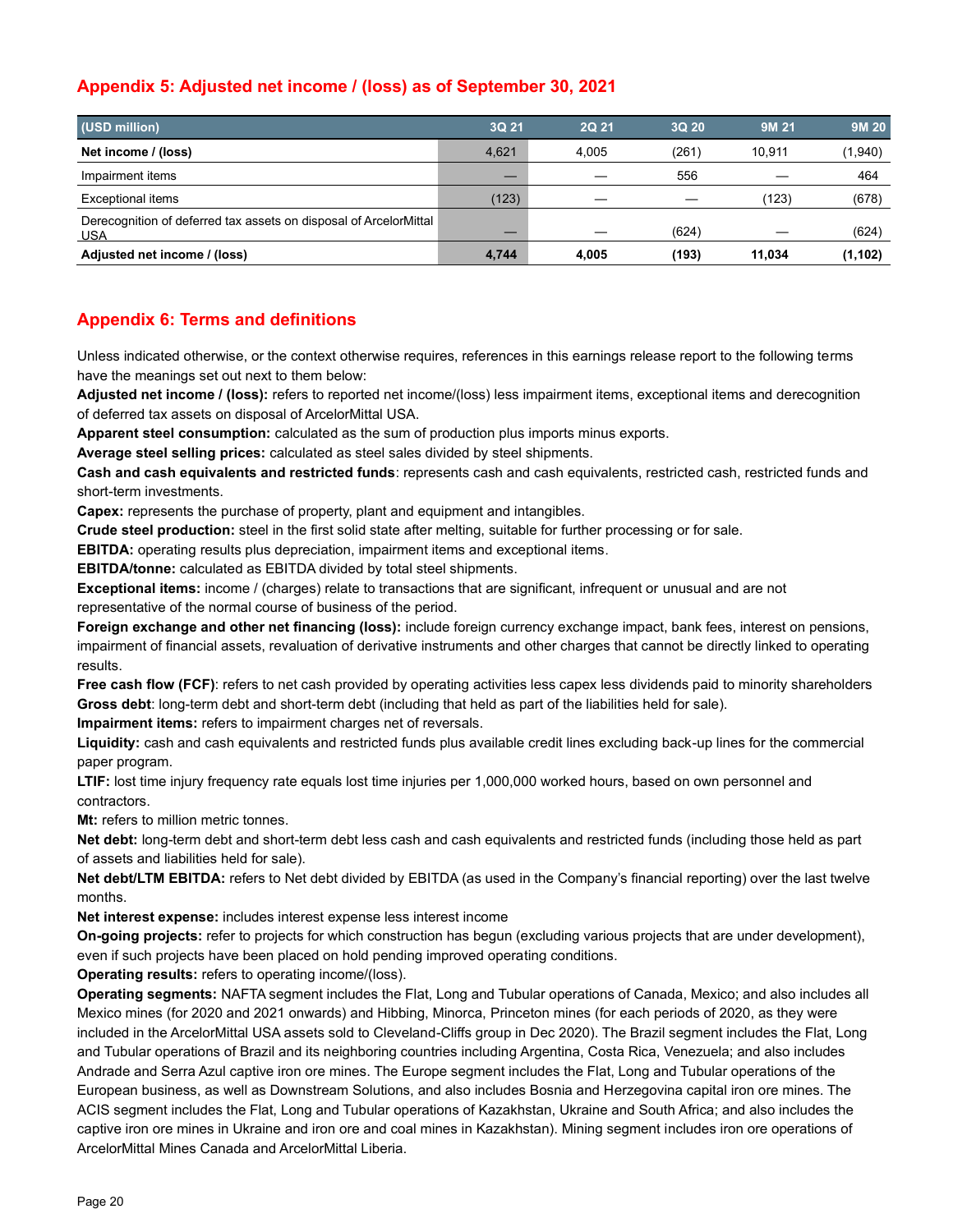**Own iron ore production:** includes total of all finished production of fines, concentrate, pellets and lumps and includes share of production.

**Price-cost effect:** a lack of correlation or a lag in the corollary relationship between raw material and steel prices, which can either have a positive (i.e., increased spread between steel prices and raw material costs) or negative effect (i.e., a squeeze or decreased spread between steel prices and raw material costs).

**Iron ore reference prices:** refers to iron ore prices for 62% Fe CFR China.

**Shipments:** information at segment and group level eliminates intra-segment shipments (which are primarily between Flat/Long plants and Tubular plants) and inter-segment shipments respectively. Shipments of Downstream Solutions are excluded. **Working capital change (working capital investment / release):** Movement of change in working capital - trade accounts receivable plus inventories less trade and other accounts payable.

## **Footnotes**

- 1. The financial information in this press release has been prepared consistently with International Financial Reporting Standards ("IFRS") as issued by the International Accounting Standards Board ("IASB") and as adopted by the European Union. The interim financial information included in this announcement has also been prepared in accordance with IFRS applicable to interim periods, however this announcement does not contain sufficient information to constitute an interim financial report as defined in International Accounting Standard 34, "Interim Financial Reporting". The numbers in this press release have not been audited. The financial information and certain other information presented in a number of tables in this press release have been rounded to the nearest whole number or the nearest decimal. Therefore, the sum of the numbers in a column may not conform exactly to the total figure given for that column. In addition, certain percentages presented in the tables in this press release reflect calculations based upon the underlying information prior to rounding and, accordingly, may not conform exactly to the percentages that would be derived if the relevant calculations were based upon the rounded numbers. This press release also includes certain non-GAAP financial/alternative performance measures. ArcelorMittal presents EBITDA, and EBITDA/tonne, which are non-GAAP financial/alternative performance measures and calculated as shown in the Condensed Consolidated Statement of Operations, as additional measures to enhance the understanding of operating performance. ArcelorMittal believes such indicators are relevant to describe trends relating to cash generating activity and provides management and investors with additional information for comparison of the Company's operating results to the operating results of other companies. Segment information presented in this press release is prior to inter-segment eliminations and certain adjustments made to operating result of the segments to reflect corporate costs, income from non-steel operations (e.g., logistics and shipping services) and the elimination of stock margins between the segments. ArcelorMittal also presents net debt and change in working capital as additional measures to enhance the understanding of its financial position, changes to its capital structure and its credit assessment. ArcelorMittal also presents adjusted net income / (loss) as it believes it is a useful measure for the underlying business performance excluding impairment items, exceptional items and derecognition of deferred tax assets on disposal of ArcelorMittal USA. The Company's guidance as to its working capital release (or the change in working capital included in net cash provided by operating activities) for the fourth quarter of 2021 is based on the same accounting policies as those applied in the Company's financial statements prepared in accordance with IFRS. ArcelorMittal also presents free cash flow (FCF), which is a non-GAAP financial/alternative performance measure calculated as shown in the Condensed Consolidated Statement of Cash Flows, because it believes it is a useful supplemental measure for evaluating the strength of its cash generating capacity. The Company has revised the definition of free cash flow to include dividends paid to minority shareholders in order to reflect the measure it will use to determine dividends that will be paid under its new dividend policy. The Company also presents the ratio of net debt to EBITDA for the last twelve-month period, which investors may find useful in understanding the Company's ability to service its debt. Such non-GAAP/alternative performance measures may not be comparable to similarly titled measures applied by other companies. Non-GAAP financial/alternative performance measures should be read in conjunction with, and not as an alternative for, ArcelorMittal's financial information prepared in accordance with IFRS.
- 2. New segmentation reporting: Following the Company's steps to streamline and optimize the business, primary responsibility for captive mining operations have been moved to the Steel segments (which are primary consumers of the mines' output). The Mining segment will retain primary responsibility for the operation of ArcelorMittal Mines Canada (AMMC) and Liberia and will continue to provide technical support to all mining operations within the Company. As a result, effective 2Q 2021, ArcelorMittal has retrospectively amended its presentation of reportable segments to reflect this organizational change, as required by IFRS. Only the operations of AMMC and Liberia are reported within the Mining segment. The results of each other mine are accounted for within the steel segment that it primarily supplies. Summary of changes: NAFTA: all Mexico mines (for 2020 and 2021 onwards) and Hibbing, Minorca, Princeton mines (each quarter of 2020, as they were included in the ArcelorMittal USA assets sold to Cliffs in Dec 2020); Brazil: Andrade and Serra Azul mines; Europe: ArcelorMittal Prijedor mine (Bosnia and Herzegovina); ACIS: Kazakhstan and Ukraine mines; and Mining: only AMMC and Liberia iron ore mines.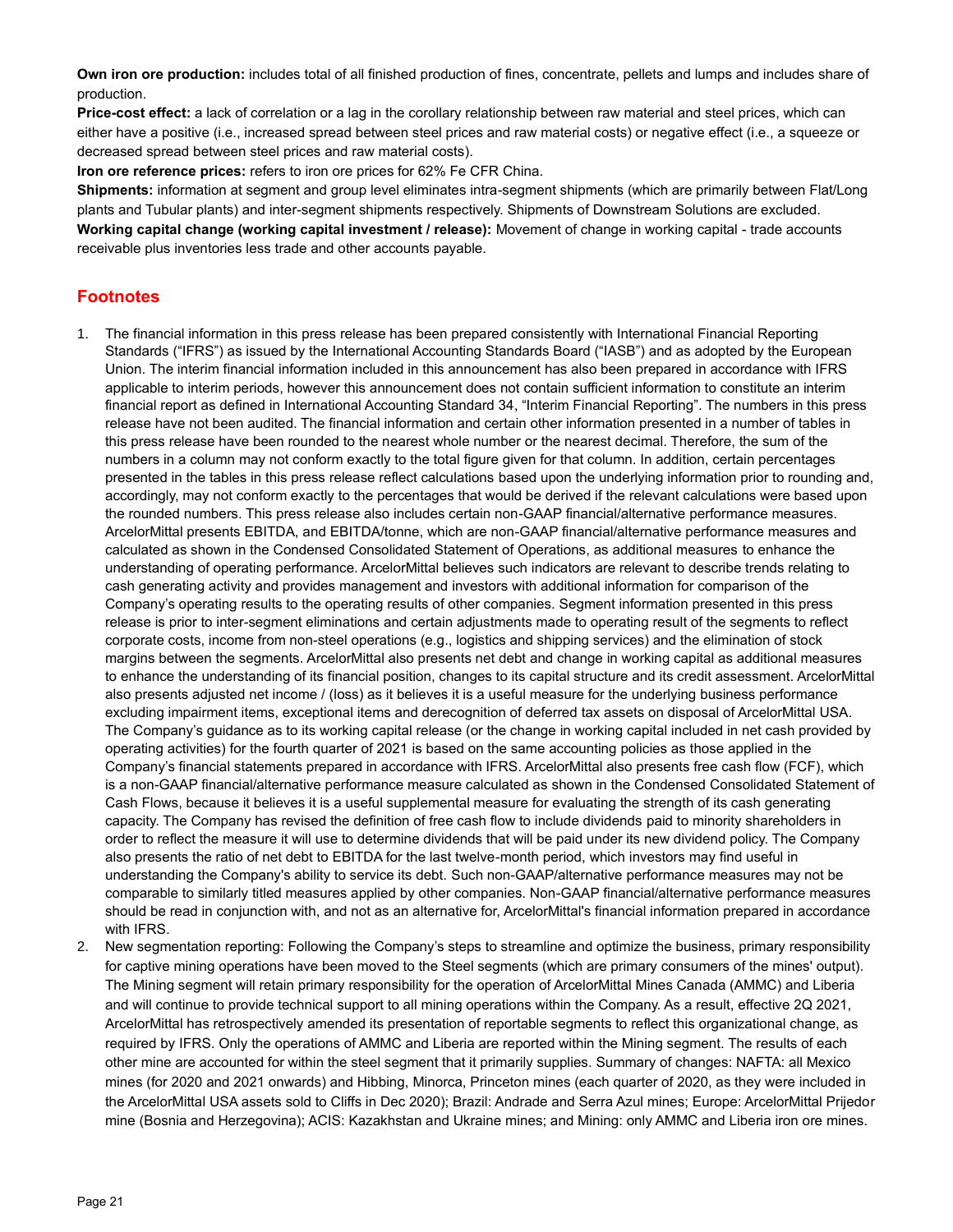- 3. LTIF figures presented for 3Q 2021 of 0.76x excludes ArcelorMittal Italia (deconsolidated as from 2Q 2021 onwards) and ArcelorMittal USA (no longer in scope as sold to Cleveland Cliffs on December 9, 2020) and compares with 0.89x in 2Q 2021.
- 4. AMNS India has plans to debottleneck operations (steel shop and rolling parts) and achieve capacity of 8.6Mt per annum, with medium-term plans to expand and grow to 14Mt per annum and then to 18Mt per annum. The Thakurani mines is now operating at full 5.5Mtpa capacity since 1Q 2021, while the second Odisha pellet plant has been commission and started in September 2021, adding 6Mtpa for a total 20Mtpa of pellet capacity. In addition, in September 2021, AMNS India commenced operations at Ghoraburhani - Sagasahi iron ore mine in Odisha. The mine is set to produce 2Mtpa of highquality iron ore in the current year and gradually ramp up production to a rated capacity of 7.2Mtpa and contribute significantly to meeting AMNS India's long-term raw material requirements. AMNS India signed a Memorandum of Understanding (MoU) with the Government of Odisha to set-up an integrated steel plant with a 12Mtpa capacity in Kendrapara district of state Odisha. Pre-feasibility study report was submitted to the state government in 3Q 2021, and we are currently engaging with them for further studies and clearances.
- 5. AMNS Calvert (Calvert) has plans to construct a new 1.5Mt EAF and caster to be completed 1H 2023. The joint venture is to invest \$775 million.
- 6. See Appendix 5 for reconciliation of adjusted net income /(loss).
- 7. ArcelorMittal Mines Canada, otherwise known as ArcelorMittal Mines and Infrastructure Canada.
- 8. On December 19, 2018, ArcelorMittal signed a \$5,500,000,000 Revolving Credit Facility, with a five-year maturity plus two one-year extension options. During the fourth quarter of 2019, ArcelorMittal executed the option to extend the facility to December 19, 2024. The extension was completed for \$5.4 billion of the available amount, with the remaining \$0.1 billion remaining with a maturity of December 19, 2023. In December 2020, ArcelorMittal executed the second option to extend the facility, and the new maturity is now extended to December 19, 2025. As of September 30, 2021, the \$5.5 billion revolving credit facility was fully available.
- 9. Assets and liabilities held for sale as of December 31, 2020 included the assets and liabilities of ArcelorMittal Italia and heavy plate assets in Europe.
- 10. XCarb™ is designed to bring together all of ArcelorMittal's reduced, low and zero-carbon products and steelmaking activities, as well as wider initiatives and green innovation projects, into a single effort focused on achieving demonstrable progress towards carbon neutral steel. Alongside the new XCarb™ brand, we have launched three XCarb™ initiatives: the XCarb™ innovation fund, XCarb™ green steel certificates and XCarb™ recycled and renewably produced for products made via the Electric Arc Furnace route using scrap. The Company is offering green steel using a system of certificates. These will be issued by an independent auditor to certify tonnes of  $CO<sub>2</sub>$  savings achieved through the Company's investment in decarbonization technologies in Europe. Net-zero equivalence is determined by assigning  $CO<sub>2</sub>$  savings certificates equivalent to CO<sub>2</sub> per tonne of steel produced in 2018 as the reference. The certificates will relate to the tonnes of  $CO<sub>2</sub>$  saved in total, as a direct result of the decarbonization projects being implemented across a number of its European sites.
- 11. The Investment Agreement stipulates a second equity injection by Invitalia, of up to €680 million, to fund the completion of the purchase of Ilva's business by Acciaierie d'Italia, which is expected by May 2022 subject to certain conditions precedent. At this point, Invitalia's shareholding in Acciaierie d'Italia would increase to 60%, with ArcelorMittal to invest up to €70 million to retain a 40% shareholding and joint control over the company. The conditions precedent include: the amendment of the existing environmental plan to account for changes in the new industrial plan; the lifting of all criminal seizures on the Taranto plant; and the absence of restrictive measures – in the context of criminal proceedings where Ilva is a defendant – being imposed against Acciaierie d'Italia Holding or its subsidiaries. In case conditions precedent are not met, then the Acciaierie d'Italia Holding would not be required to complete the purchase of Ilva's assets and its capital invested would be returned.
- 12. In addition to the AMNS India and Calvert joint ventures, the Company has important investments in China that provide valuable dividend streams and growth optionality. VAMA, our 50:50 joint venture with Hunan Valin, is a state-of-the-art facility focused on rolling steel for high-demanding applications in particular automotive. The business is performing well and plans to expand the current capacity by 40% to 2Mtpa over the next 2 years, financed from its own resources. The investment will allow VAMA to broaden its product portfolio and further enhance its competitiveness. This will in turn enable VAMA to meet the growing demand of high value add solutions from the Chinese automotive / new energy vehicle (NEV) market and propel it to be among the top 3 automotive steel players in China by 2025. ArcelorMittal also owns a 37% interest in China Oriental, one of the largest H-Beam producers in China which has recently upgraded its asset portfolio and benefits from a strong balance sheet position.
- 13. As of September 30, 2021, other assets include these main listed investments of Erdemir (12%) at market value of \$792 million. As of June 30, 2021, other assets include these main listed investments of Cleveland Cliffs at market value of \$1,258 million (which have since been redeemed) and Erdemir (12%) at market value of \$876 million. As of December 31, 2020,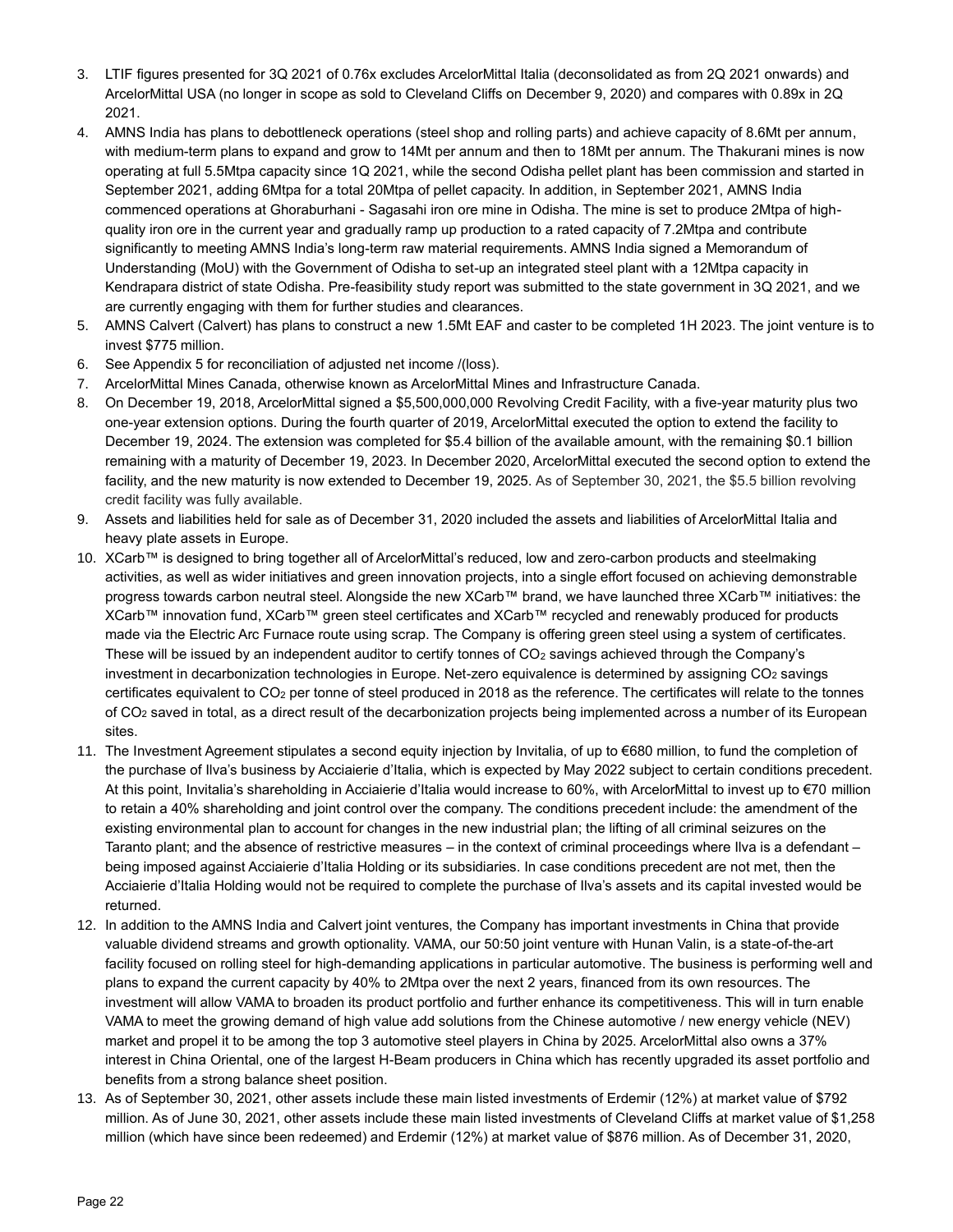other assets included amongst others the listed investment of Cleveland Cliffs (16%) at market value of \$1,988 million and Erdemir (12%) at market value of \$850 million.

- 14. The Company has revised the definition of free cash flow to include dividends paid to minority shareholders in order to reflect the measure it will use to determine dividends that will be paid under its new dividend policy. The comparative figures for free cash flow under the prior definition of cash flow from operations less capex were inflows in 3Q 2021 of \$1,767 million, \$1,743 million for 2Q 2021, \$1,250 million for 3Q 2020, \$3,888 million for 9M 2021 and \$895 million for 9M 2020.
- 15. Segment "Other & eliminations" EBITDA result was a loss of \$209 million in 3Q 2021 as compared to an income of \$47 million in 2Q 2021 and to a loss of \$171 million in 3Q 2020 principally due to the increase of the stock margin eliminations driven by the increase of the intra-group stock sales between steel and mining businesses.
- 16. FY 2021 figures include \$0.1 billion capex related to ArcelorMittal Italia which has been deconsolidated from 2Q 2021 onwards).
- 17. Total steel shipments in 3Q 2021 were 14.6Mt, 9.0% lower as compared with 16.1Mt in 2Q 2021. Adjusted for the change in scope (i.e. excluding the shipments of ArcelorMittal Italia, deconsolidated as from April 14, 2021) steel shipments in 3Q 2021 decreased 8.4% as compared to 2Q 2021.
- 18. On April 1, 2018, ArcelorMittal completed the acquisition of Votorantim Siderurgia (subsequently renamed ArcelorMittal Sul Fluminense "AMSF"), Votorantim S.A.'s long steel business in Brazil pursuant to which Votorantim Siderurgia became a wholly-owned subsidiary of ArcelorMittal Brasil. The acquisition was completed through the issuance of preferred shares to Votorantim S.A. representing a 2.99% interest in ArcelorMittal Brasil. Pursuant to the shareholders' agreement, such preferred shares are subject to put and call option arrangements exercisable by Votorantim S.A. and ArcelorMittal Brasil between July 1, 2019 and December 31, 2022 and between January 1, 2023 and December 31, 2024, respectively. The Company determined that it has a present ownership interest in the preferred shares subject to the put option. In 3Q 2021, the Company recognized a \$82 million charge in connection with the put option granted to Votorantim, and for which ArcelorMittal recognized a liability corresponding to the net present value of the redemption amount based on past and future EBITDA projections subject to certain adjustments.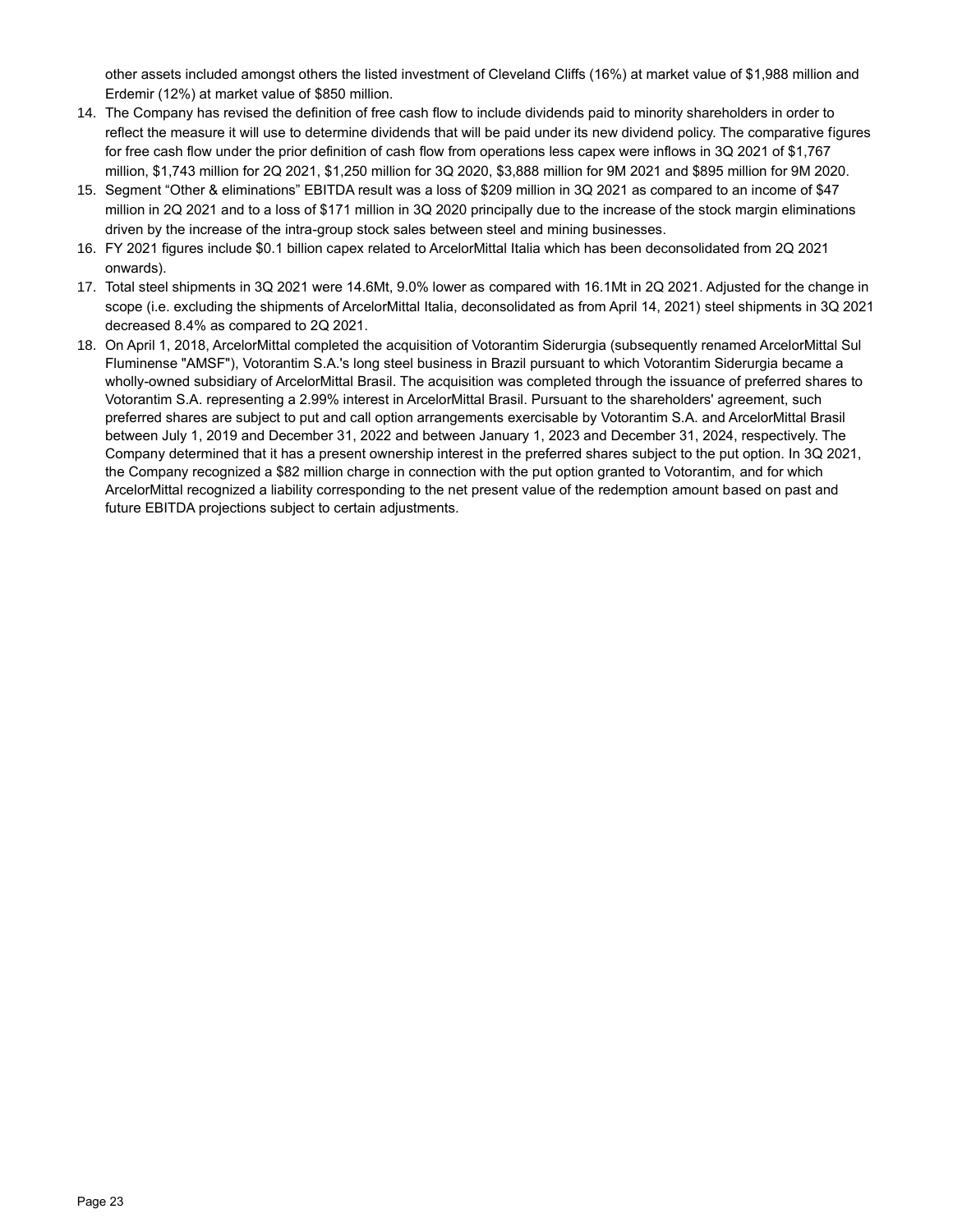## **Third quarter 2021 earnings analyst conference call**

ArcelorMittal management will host a conference call for members of the investment community to present and comment on the three-month period ended September 30, 2021 on: **Thursday November 11, 2021 at 9.30am US Eastern time; 14.30pm London time and 15.30pm CET.** 

The dial in numbers are:

| Location    | Toll free dial in numbers | Local dial in numbers | Participant |
|-------------|---------------------------|-----------------------|-------------|
| UK local:   | 0808 238 0676             | +44 (0)203 057 6900   | 7995055#    |
| US local:   | +1 866 220 1433           | +1 347 903 0960       | 7995055#    |
| France:     | 0805 101 469              | +33 1 7070 6079       | 7995055#    |
| Germany:    | 0800 588 9185             | +49 69 2222 2624      | 7995055#    |
| Spain:      | 900 828 532               | +34 914 144 464       | 7995055#    |
| Luxembourg: | 800 23 023                | +352 2786 0311        | 7995055#    |

Join the call via telephone using the participant code 7995055# or alternatively use the live audio webcast link.

#### [https://interface.eviscomedia.com/player/1140/](https://urldefense.com/v3/__https:/interface.eviscomedia.com/player/1140/__;!!AB_04_y_3-SRqw!pojgX_qyNGLZKvq8NjtUTvUteYxLuwTDyttIqH-stiWIv72TtdDilIhylv1JsHC9ScW3rw$)

Please visit the results section on our website to listen to the reply once the event has finished <https://corporate.arcelormittal.com/investors/results>

## **Forward-Looking Statements**

This document may contain forward-looking information and statements about ArcelorMittal and its subsidiaries. These statements include financial projections and estimates and their underlying assumptions, statements regarding plans, objectives and expectations with respect to future operations, products and services, and statements regarding future performance. Forward-looking statements may be identified by the words "believe", "expect", "anticipate", "target" or similar expressions. Although ArcelorMittal's management believes that the expectations reflected in such forward-looking statements are reasonable, investors and holders of ArcelorMittal's securities are cautioned that forward-looking information and statements are subject to numerous risks and uncertainties, many of which are difficult to predict and generally beyond the control of ArcelorMittal, that could cause actual results and developments to differ materially and adversely from those expressed in, or implied or projected by, the forward-looking information and statements. These risks and uncertainties include those discussed or identified in the filings with the Luxembourg Stock Market Authority for the Financial Markets (Commission de Surveillance du Secteur Financier) and the United States Securities and Exchange Commission (the "SEC") made or to be made by ArcelorMittal, including ArcelorMittal's latest Annual Report on Form 20-F on file with the SEC. ArcelorMittal undertakes no obligation to publicly update its forward-looking statements, whether as a result of new information, future events, or otherwise.

### **About ArcelorMittal**

ArcelorMittal is the world's leading steel and mining company, with a presence in 60 countries and an industrial footprint in 18 countries. Guided by a philosophy to produce safe, sustainable steel, we are the leading supplier of quality steel in the major global steel markets including automotive, construction, household appliances and packaging, with world-class research and development and outstanding distribution networks.

Through our core values of sustainability, quality and leadership, we operate responsibly with respect to the health, safety and wellbeing of our employees, contractors and the communities in which we operate. For us, steel is the fabric of life, as it is at the heart of the modern world from railways to cars and washing machines. We are actively researching and producing steel-based technologies and solutions that make many of the products and components people use in their everyday lives more energy efficient.

We are one of the world's largest producers of iron ore. With a geographically diversified portfolio of iron ore assets, we are strategically positioned to serve our network of steel plants and the external global market. While our steel operations are important customers, our supply to the external market is increasing as we grow. In 2020, ArcelorMittal had revenues of \$53.3 billion and crude steel production of 71.5 million metric tonnes, while own iron ore production reached 58.0 million metric tonnes.